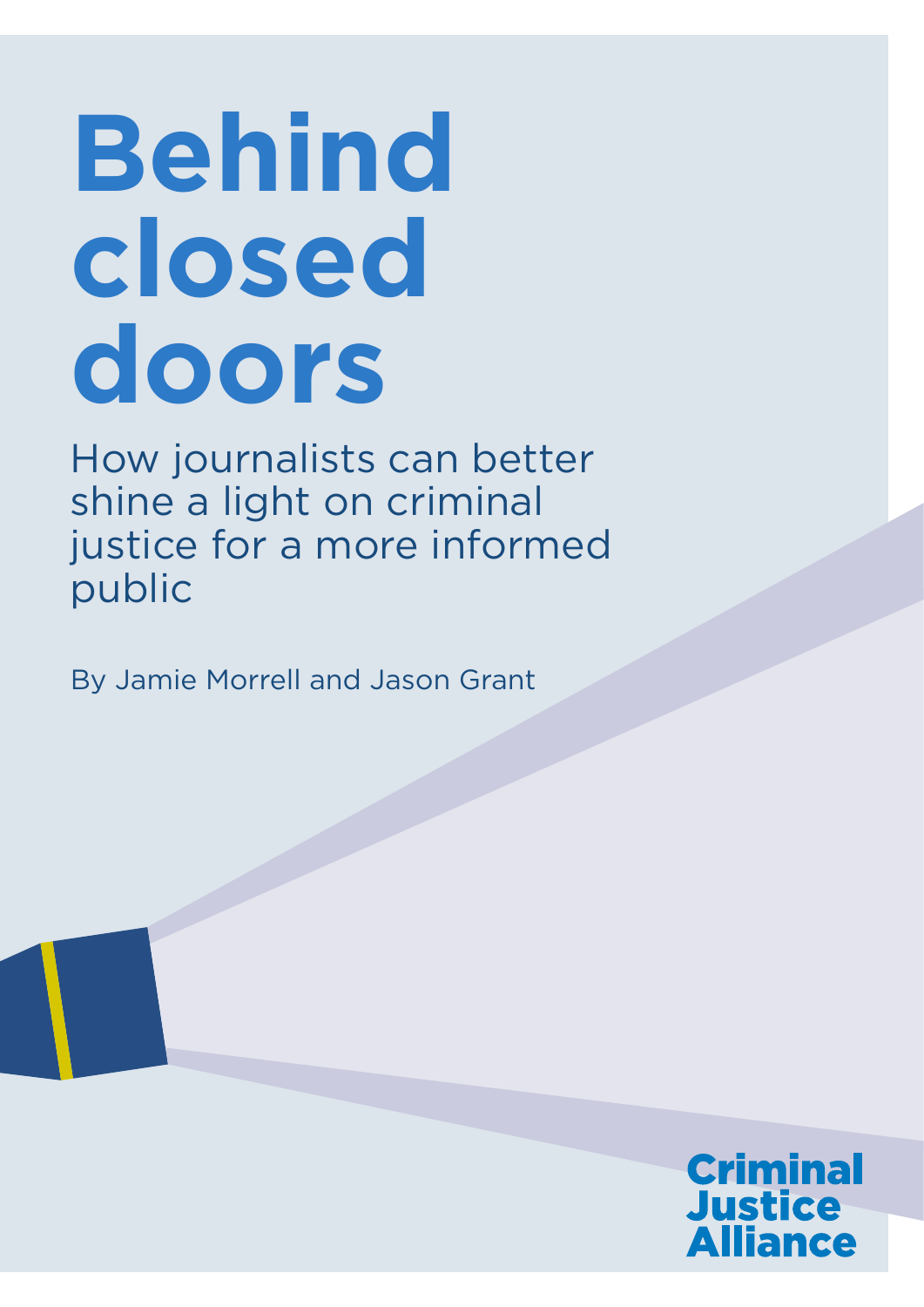### About the Criminal Justice Alliance

The Criminal Justice Alliance (CJA) is a network of 170 organisations working towards a fair and effective criminal justice system. Our members include charities, think tanks, research institutions and staff associations.

@cjalliance criminaljusticealliance.org

### Acknowledgements

We thank the following individuals for contributing to this report

Lady Edwina Grosvenor, One Small Thing Professor Denise Baden, University of Southampton Philippa Budgen, media consultant Jude Habib, sounddelivery Jodie Jackson, author and academic Erwin James, Editor of Inside Times Nathalie McDermott, OnRoad Media

Jon Robins, Editor of the Justice Gap Angela Cairns, Unlock Ben Andrew, Why me? David Cohen, London Evening Standard Anushka Asthana, ITV News Danny Shaw, former BBC journalist Ria Chatterjee, ITV News London

We also thank the individuals who completed our survey.

We remain very grateful to our funders – the AB Charitable Trust, the Allen Lane Foundation, the Barrow Cadbury Trust, the Esmée Fairbairn Foundation, the Hadley Trust, the Lloyds Bank Foundation and Porticus UK – for their encouragement and support.

The views expressed in this report are not necessarily those of any individual CJA member or funder.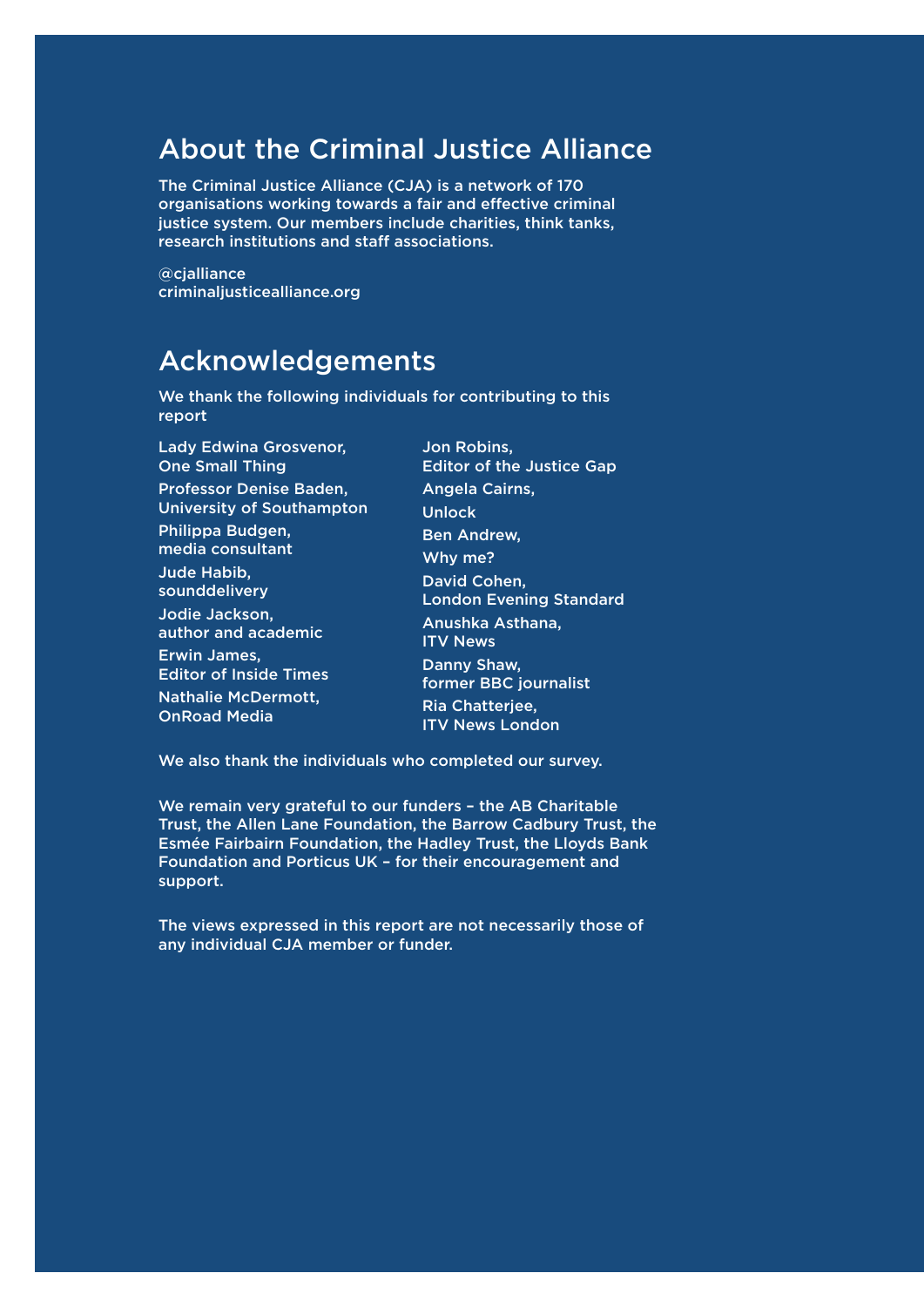### **Contents**

- Introduction
- Why is sensitive and constructive reporting on criminal justice important?
- What does good criminal justice reporting look like?
- What is preventing good criminal justice reporting?
- What do journalists think?
- Suggestions and ideas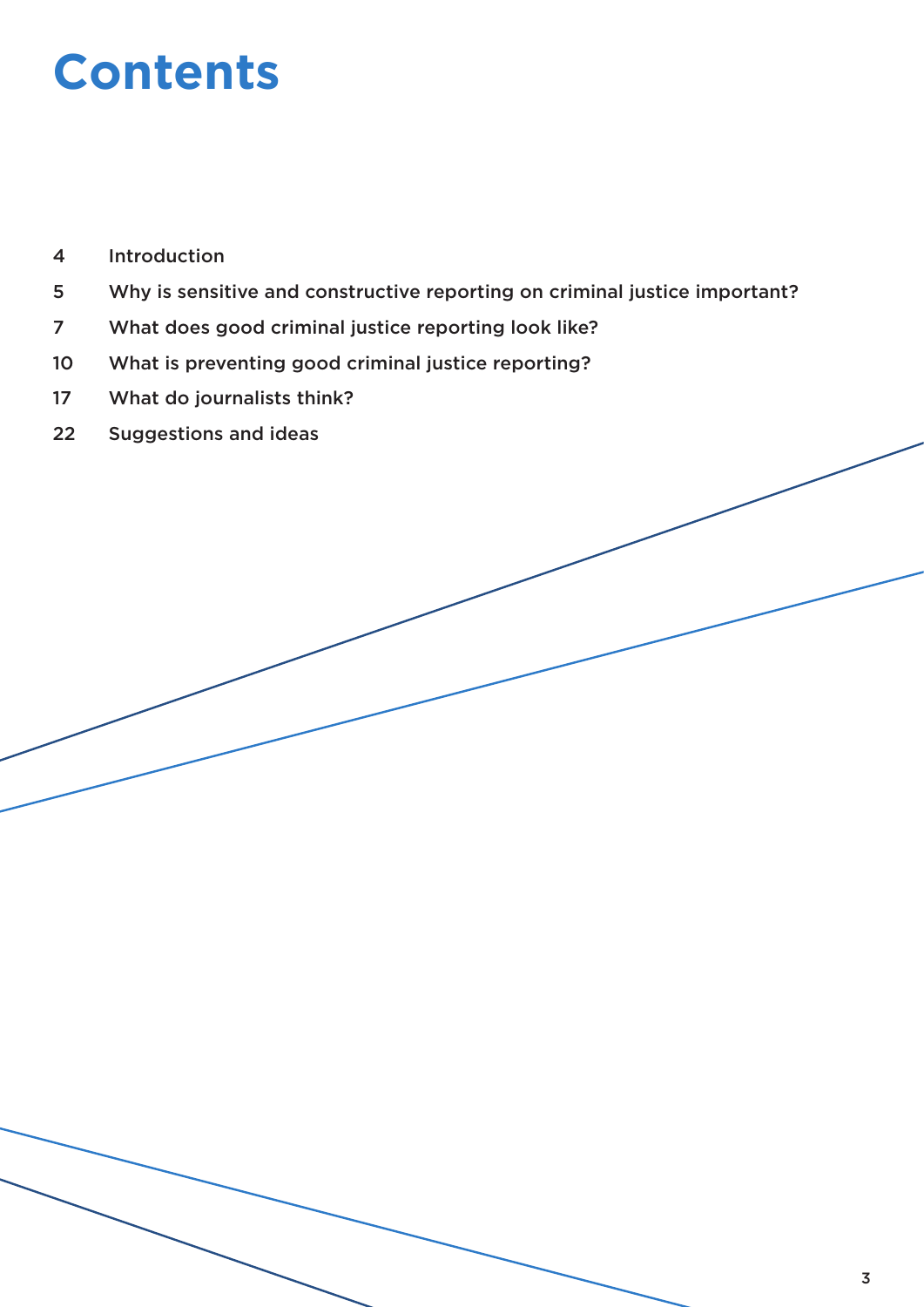### **Introduction**

The news media hold a powerful sway in society. Journalists can educate, inform, hold powerful institutions to account and change society for the better. But they can also have a harmful impact, creating or further solidifying myths and misperceptions in the public. As a charity working towards a fair and effective criminal justice system for over ten years, we have seen journalism that improves public understanding of criminal justice and journalism that denigrates it; journalism that stirs compassion in readers and inspires healthy debate about how we can reduce crime as a society, and journalism which stifles this debate, presenting a narrow view of crime and criminal justice, provoking feelings of fatalism, fuelling the belief that nothing can ever change.

Every year the CJA holds its Media Awards, which celebrate journalism, digital media and documentaries that have contributed to a better understanding of criminal justice in society. In 2019, we worked with an expert panel of journalists and criminal justice experts to create some criteria on what good criminal justice reporting looks like. In this report, we take a deeper look at what can be done for a more sensitive, nuanced and constructive reporting on criminal justice, with insights from journalists, charities and academics.

#### **What's included in this report**

We hear about some of the challenges that journalists face when reporting on criminal justice, and some of the difficulties encountered by charities when dealing with the media. Throughout the report, we offer some suggestions on how reporting on criminal justice could be improved as well as highlighting examples of good practice. We want to work with journalists to further explore these issues and welcome conversations with news organisations.

We focus predominantly on how journalists cover the societal issues of crime and criminal justice, rather than how they report on individual court cases.

#### **Next steps**

This report scopes some of the key issues as journalists and the criminal justice voluntary sector see them. Following this report, we plan to work with journalists and journalism bodies to create some practical guidance. We are producing this report and the following guidance with the aim of helping journalists cover criminal justice more sensitively and constructively, without infringing on their independence or preventing them from publishing stories which are newsworthy, engaging and in the public interest. We hope our guidance will help journalists adhere to some of the core principles of journalism, such as publishing fair and accurate information, informing the public and holding power to account.<sup>1</sup>

**This report is authored by Jamie Morrell, Communications and Engagement Officer at the CJA, and Jason Grant, a lived experience consultant and one of our paid Longford Trust interns. It was published in November 2021.** 

**Throughout** the report, we offer some suggestions on how reporting on criminal justice could be improved as well as highlighting examples of good practice.

American Press Institute. (2013) *[The elements of journalism](https://www.americanpressinstitute.org/journalism-essentials/what-is-journalism/elements-journalism/)*; The National Union of Journalists. (2011) *[Code of conduct](https://www.nuj.org.uk/about-us/rules-and-guidance/code-of-conduct.html)*.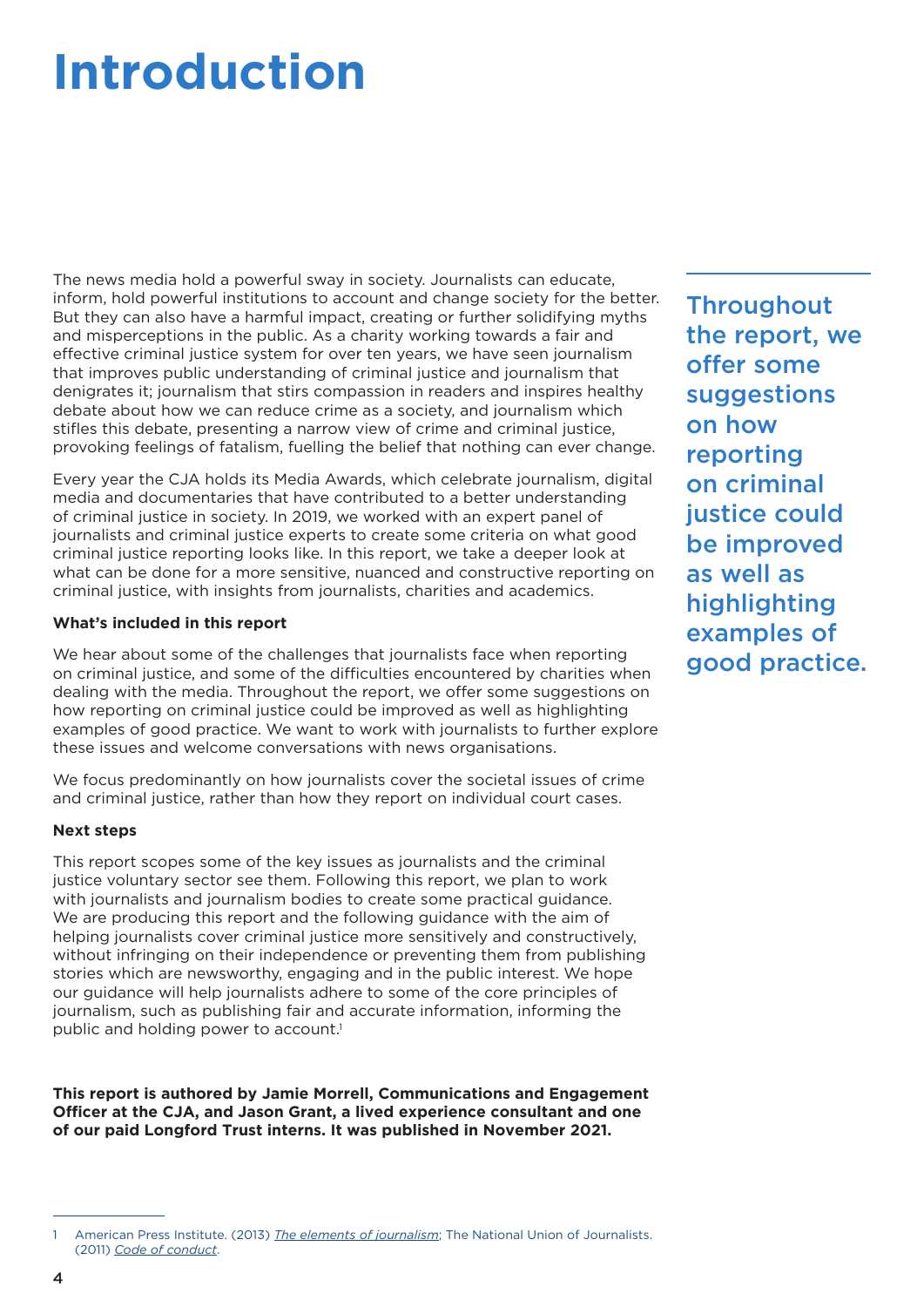## **Why is sensitive and constructive reporting on criminal justice important?**

The criminal justice system operates largely behind closed doors. Many will never set foot in a police station, a courtroom or a prison. The media can play a vital role in shining a light on these unseen spaces, improving public understanding and showing what is and isn't working in efforts to reduce crime. Yet public understanding of crime and criminal justice remains low. Research has shown that the public misunderstands both the nature of crime and how the criminal justice system operates in England and Wales. And there is low public awareness of powerful alternatives to traditional criminal justice processes, such as restorative justice, which can both improve victim satisfaction and reduce reoffending.<sup>2</sup>

Ministry of Justice research has found that 'significant proportions of the public hold an inaccurate view of national crime trends and most people underestimated the severity of current sentencing practices.' This is important given that, as the research states, people who perceive that crime is rising in the UK are more likely to call for punitive sentences to be imposed.<sup>3</sup> But rather than reducing crime and making the public safer, tougher sentences increase overcrowding, violence and self-harm in prisons, damaging the opportunity for rehabilitation.

The Sentencing Council conducted similar research and found that around 70 percent of the public think sentencing is too lenient, but this perception lessens noticeably when individuals are presented with actual scenarios and sentences.<sup>4</sup> It also found that the majority of respondents were confident they understood terms like 'life sentence' and 'statutory maximum sentence', but qualitative discussions showed actual understanding lagged behind perceived understanding.

The criminal justice system is complicated, with its technical processes and legal language. What's more, government data on performance and operation of the system is often impenetrable to members of the public, hidden away on departmental websites in dense Excel sheets requiring specialist skills to decipher. It should be noted that there are organisations filling this gap; for example, the Prison Reform Trust's Bromley Briefings provide clear, easy-tounderstand statistics on sentencing and prisons. Such briefings can keep the public informed and save journalists time when hunting for powerful statistics for criminal justice stories.

Despite the lack of public understanding, crime is becoming an increasingly important issue to voters. Before the last general election in the UK, YouGov conducted research on what issues the public considered the most important.5 In May 2017, just 11 percent considered crime one of the most important issues facing Britain, but by October 2019, this had increased to 28 percent.

Public attitudes on crime and criminal justice have an impact on the manifestos of political parties, the politicians who are elected, and the policy changes they enact. It is within this context that the media have an important responsibility to ensure the public have accurate information on the nature of crime and justice.

Research has shown that the public misunderstands both the nature of crime and how the criminal justice system operates in England and Wales.

<sup>2</sup> All-Party Parliamentary Group on Restorative Justice. (2021) *[Inquiry into Restorative Practices](https://rjappg.co.uk/inquiryreport/ )  [in 2021/2022](https://rjappg.co.uk/inquiryreport/ )*.

<sup>3</sup> Ministry of Justice. (2013) *[Attitudes to Sentencing and Trust in Justice.](https://www.gov.uk/government/publications/the-publics-understanding-and-views-of-sentencing-and-the-criminal-justice-system)*

<sup>4</sup> The Sentencing Council. (2019) *[Public confidence in sentencing and the criminal justice system](https://www.sentencingcouncil.org.uk/publications/item/public-confidence-in-sentencing-and-the-criminal-justice-system/)*.

<sup>5</sup> YouGov. (2019) *[Which issue will decide the general election?](https://yougov.co.uk/topics/politics/articles-reports/2019/11/07/which-issues-will-decide-general-electio)*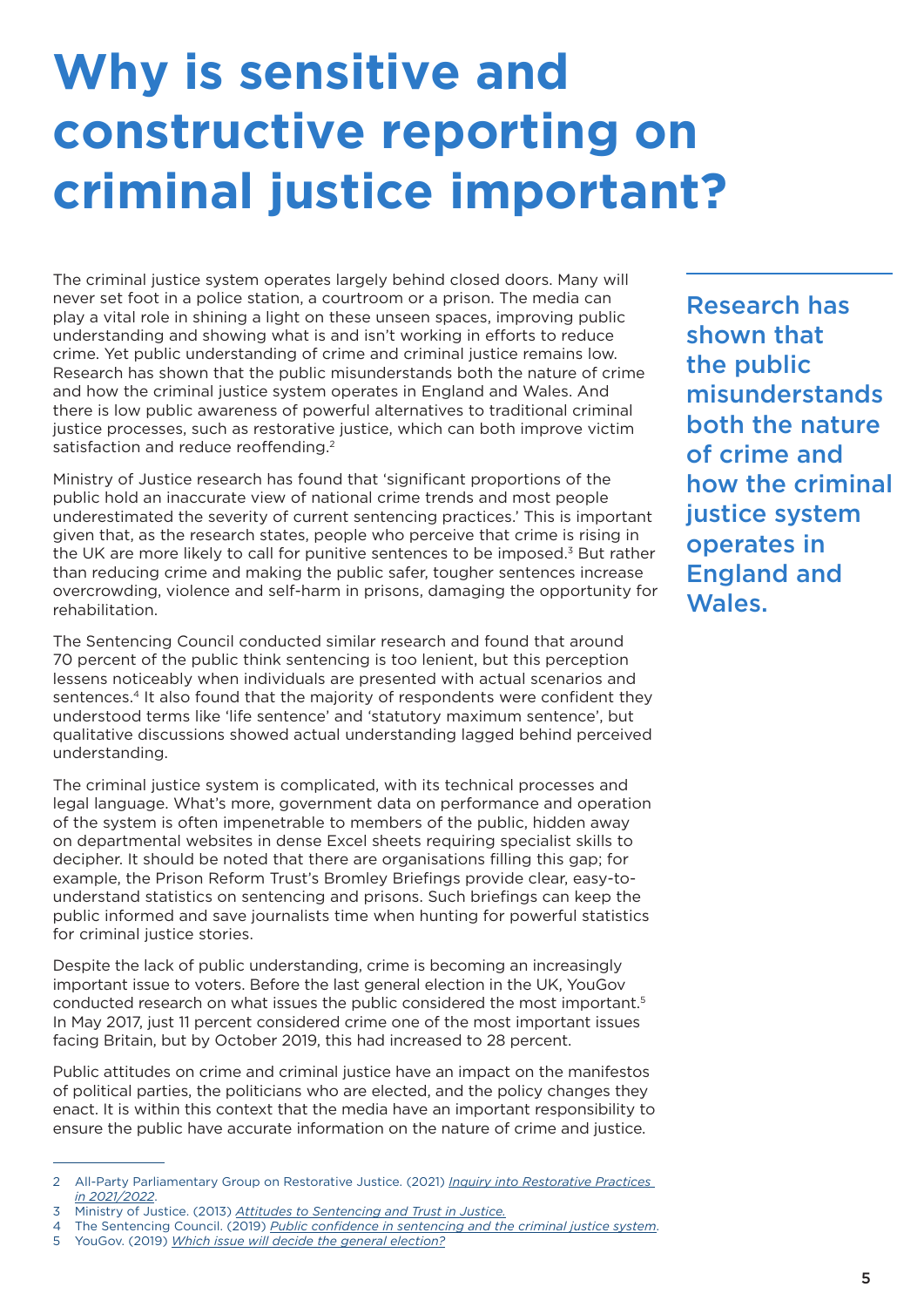### The articles people best remember are the ones with sensationalist vocabulary and narratives. This suggests that the public may not be getting an accurate picture of the true nature of crime.

The Sentencing Council research illustrated the powerful role that the media plays in understanding and perceptions of criminal justice. The Sentencing Council analysed media coverage of crime and found that coverage of specific offences tended to focus on emotive or extreme cases. The Sentencing Council also found that the articles people best remember are the ones with sensationalist vocabulary and narratives. This suggests that the public may not be getting an accurate picture of the true nature of crime.

Charities in other sectors are doing important work to improve reporting on social issues such as poverty and mental ill health. Mind's research has shown that people believe journalists have more influence on public attitudes to mental health than politicians do.<sup>6</sup> Mind also found that news coverage, dramas, soap storylines and celebrity interviews which explore mental health sensitively can provide a vital lifeline, helping people feel less alone and encouraging them to reach out for support.

In 2007, Mind and Rethink Mental Illness launched the Time to Change campaign, aimed at reducing stigma around mental illness. The campaign involved 'working with the media to improve reporting on mental health problems and challenge stigmatising coverage.'7 King's College London conducted research on the campaign and found that the number of antistigmatising articles had increased significantly from 2008 to 2019, and there was also an increase in the number of stories on recovery from mental illness.<sup>8</sup> Mind has also launched a media advisory service which 'helps producers, researchers and writers at soaps and dramas to create accurate, sensitive storylines about mental health.'9

Suggestion: A criminal justice media advisory service should be established to provide advice and guidance to journalists as well as television and film producers and writers on portraying criminal justice issues accurately and humanely.

Similarly, the Joseph Rowntree Foundation conducted research into how the media reports on poverty, finding that the causes and consequences of poverty are rarely explored in media coverage, and that the media 'influence public opinions about poverty not through indoctrination or propaganda, but by marginalising accounts which challenge existing images and beliefs.'10 The Foundation recently launched a practical guide for journalists, advising that the best media coverage of poverty balances individuals' stories with a focus on statistics and the wider systems at play.<sup>11</sup>

These campaigns have started important conversations on public discourse around mental health and poverty, but there has been less focus on how the media reports on criminal justice.

9 Mind. (2020) *[Media Advisory Service.](https://www.mind.org.uk/news-campaigns/minds-media-office/media-advisory-service)* 

6

11 The Joseph Rowntree Foundation. (2020). *[Reporting poverty: a guide for media professionals.](https://www.jrf.org.uk/report/reporting-poverty-guide-media-professionals)* 

28% of the public consider crime one of the most important issues facing

<sup>6</sup> Mind. (2018) *[Surge in people feeling "less alone" following year of unprecedented media](https://www.mind.org.uk/news-campaigns/news/surge-in-people-feeling-less-alone-following-year-of-unprecedented-media-coverage-on-mental-health/)  [coverage on mental health.](https://www.mind.org.uk/news-campaigns/news/surge-in-people-feeling-less-alone-following-year-of-unprecedented-media-coverage-on-mental-health/)*

<sup>7</sup> Time to Change. (2021) *[What we did.](https://www.time-to-change.org.uk/about-us/what-we-did )*

<sup>8</sup> Hildersley, R., Potts, L., Anderson, C. and Henderson, C. (2020) Improvement for most, but not all: changes in newspaper coverage of mental illness from 2008 to 2019 in England, Epidemiology and Psychiatric Sciences. Cambridge University Press.

<sup>10</sup> McKendrick, JH, Sinclair, S, Irwin, A, O'Donnell, H, Scott, G & Dobbie, L. (2008) *[The media,](https://www.jrf.org.uk/report/media-poverty-and-public-opinion-uk)  [poverty and public opinion in the UK.](https://www.jrf.org.uk/report/media-poverty-and-public-opinion-uk)*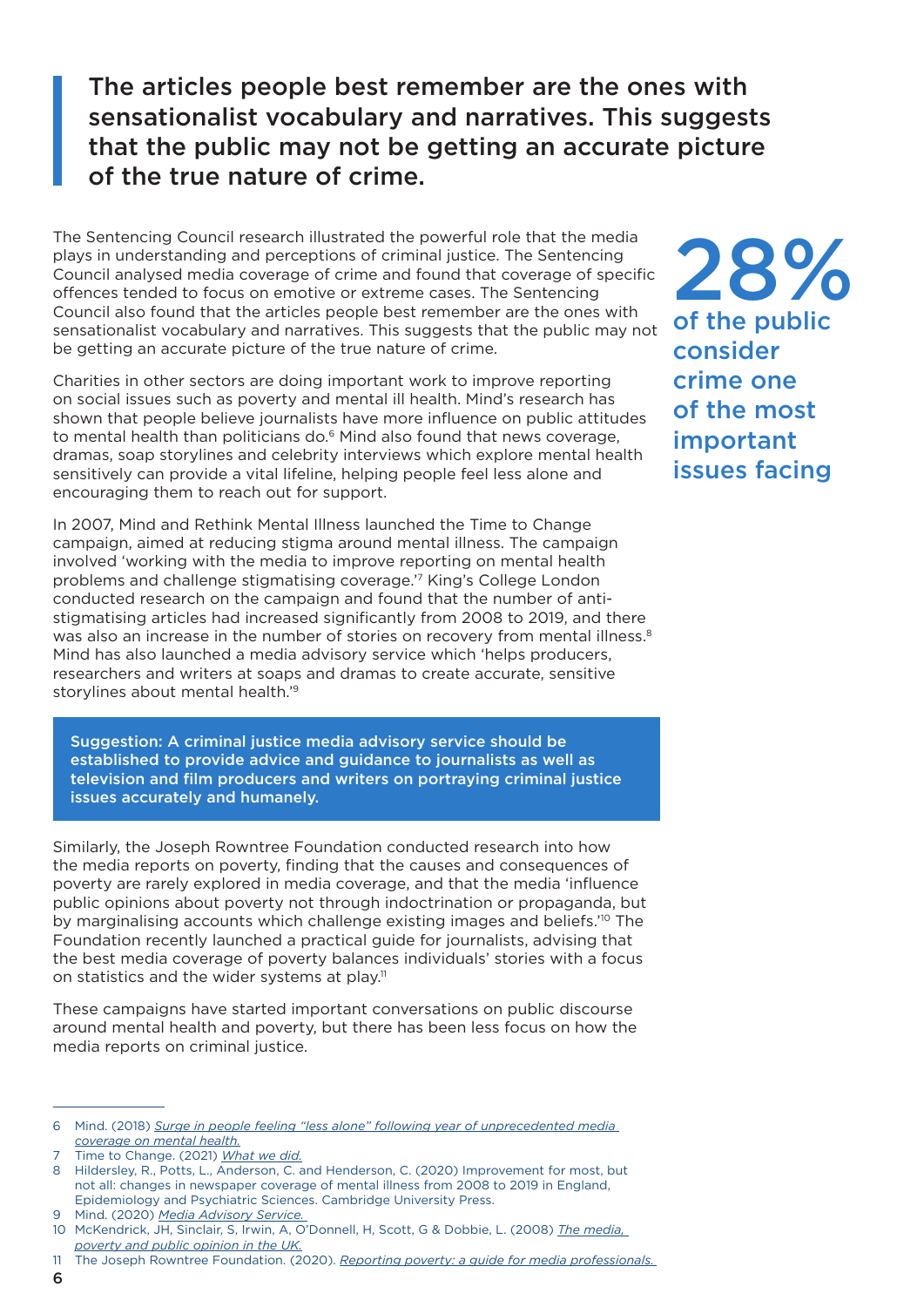# **What does good criminal justice reporting look like?**

Each year, the CJA celebrates sensitive and constructive journalism with its Media Awards. We bring together a panel of journalists, editors and representatives from the criminal justice sector to judge entries. Previous judges have included Professor Chris Frost, former newspaper editor and Chair of the National Union of Journalists' Ethics Council; Danny Shaw, who reported on crime for

the BBC for over 30 years; and Anushka Asthana, formerly editor-at-large of the Guardian and now deputy political editor at ITV News.

In 2019, we gathered a group of experts, including current and former journalists and criminal justice sector leaders, to determine what good criminal justice reporting looks like. The group set out the following criteria:

#### 1. RELEVANT CONTENT

- It must show what works, not just what is broken.
- Demonstrates originality and relevance, including 'hidden' voices and issues.

#### 2. CHALLENGES PERCEPTIONS

- Challenges myths and avoids stereotypes, clichés, negative terminology and sensationalism.
- Encourages dialogue and discussion.

What good criminal iustice reporting looks like



#### 3. WELL-CRAFTED AND RESPONSIBLY SOURCED

- Must be well researched, accurate and based on evidence with credible sources.
- Engaging, persuasive and appropriate for the audience for which it was intended.

#### 4. SAFE AND SENSITIVE

- Portrays individuals' experiences authentically, humanely and sensitively.
- Sets individuals' experiences within a wider social policy context.

#### 5. REACH AND IMPACT

- Influences and inspires people to think differently, care about the issue and take positive action.
- Reaches a large audience or a demographic likely to be less well informed about criminal justice.

So what does this look like in practice? Below, we have showcased some of the winners of our Media Awards from the recent years.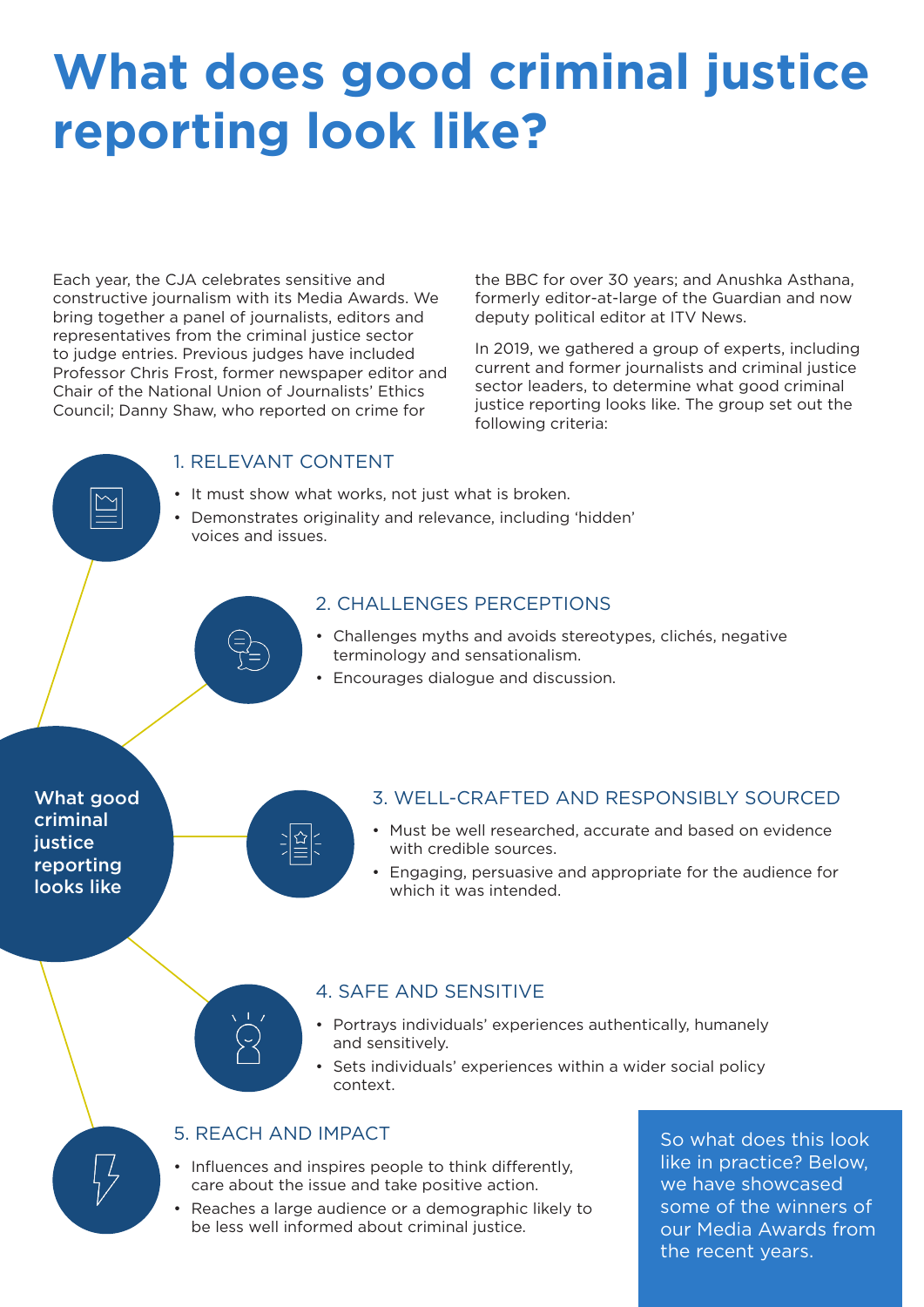#### SYMEON BROWN, CHANNEL 4 NEWS

Symeon Brown's reporting has focused on racial inequality in the criminal justice system, highlighting the real-life experiences of the people behind the statistics. For example, Symeon interviewed a Black teenager who was treated as a suspect and stopped and searched when he sought the help of police after being racially assaulted.12 This report inspired people to take positive action; the teenager received letters of support from concerned viewers and an investigation was launched into his treatment. Symeon's reporting also challenges perceptions and uses accessible language for a mainstream audience. Symeon investigated the overrepresentation of Black and minority ethnic children in the youth justice system, boiling down a complex Youth Justice Board report to its most important findings.13 In this piece, Symeon challenged what we consider a drug dealer to look like by featuring a suited, middle-class White man, who believed he was given a shorter sentence because of his ethnicity.

#### RIA CHATTERJEE, ITV NEWS LONDON

Ria Chatterjee was spending a week on an estate in London following multiple stabbings when she realised that journalists have a responsibility to report on the complex underlying causes of youth violence, rather than just the facts of the incident. She has spent extensive time in the community, building relationships and amplifying the views of groups often misrepresented by the media and ignored in the debate on violent crime. In one piece, Ria spoke to girls and young women left traumatised after having to stitch up their boyfriend's wounds.<sup>14</sup> In another piece, Ria heard from three young people how the pandemic could lead to an increase in youth violence due to fewer jobs and increases in homelessness and school exclusions.15 Ria has highlighted the views and experiences of mothers that have lost children to violent crime<sup>16</sup>, and has challenged powerful institutions such as the Metropolitan Police and the Mayor of London to question and consider their approach to youth violence.

- 12 Brown, S. (2020) *[Teenage victim of 'racist attack' at London BLM protest says police treated him as](https://www.channel4.com/news/teenage-victim-of-racist-attack-at-london-blm-protest-says-police-treated-him-as-suspect)  [suspect.](https://www.channel4.com/news/teenage-victim-of-racist-attack-at-london-blm-protest-says-police-treated-him-as-suspect)* Channel 4 News.
- 13 Brown, S. (2020) *[Inside the youth justice system: Why people from BAME backgrounds are over](https://www.channel4.com/news/inside-the-youth-justice-system-why-people-from-bame-backgrounds-are-over-represented)[represented.](https://www.channel4.com/news/inside-the-youth-justice-system-why-people-from-bame-backgrounds-are-over-represented)* Channel 4 News.
- 14 Chatterjee, R. (2019) [Special report on teenage girls supporting their male friends caught up in](https://twitter.com/itvlondon/status/1109183079678119937)  [violence](https://twitter.com/itvlondon/status/1109183079678119937)*.* ITV News London.
- 15 Chatterjee, R. (2020) [Impact of lockdown restrictions on young people vulnerable to violence.]( https://twitter.com/itvlondon/status/1283477579887005698) ITV News London.
- 16 Chatterjee, R. (2020) *[East London art installation highlights the effects of knife crime](https://twitter.com/itvlondon/status/1238215127788400640)*. ITV News London.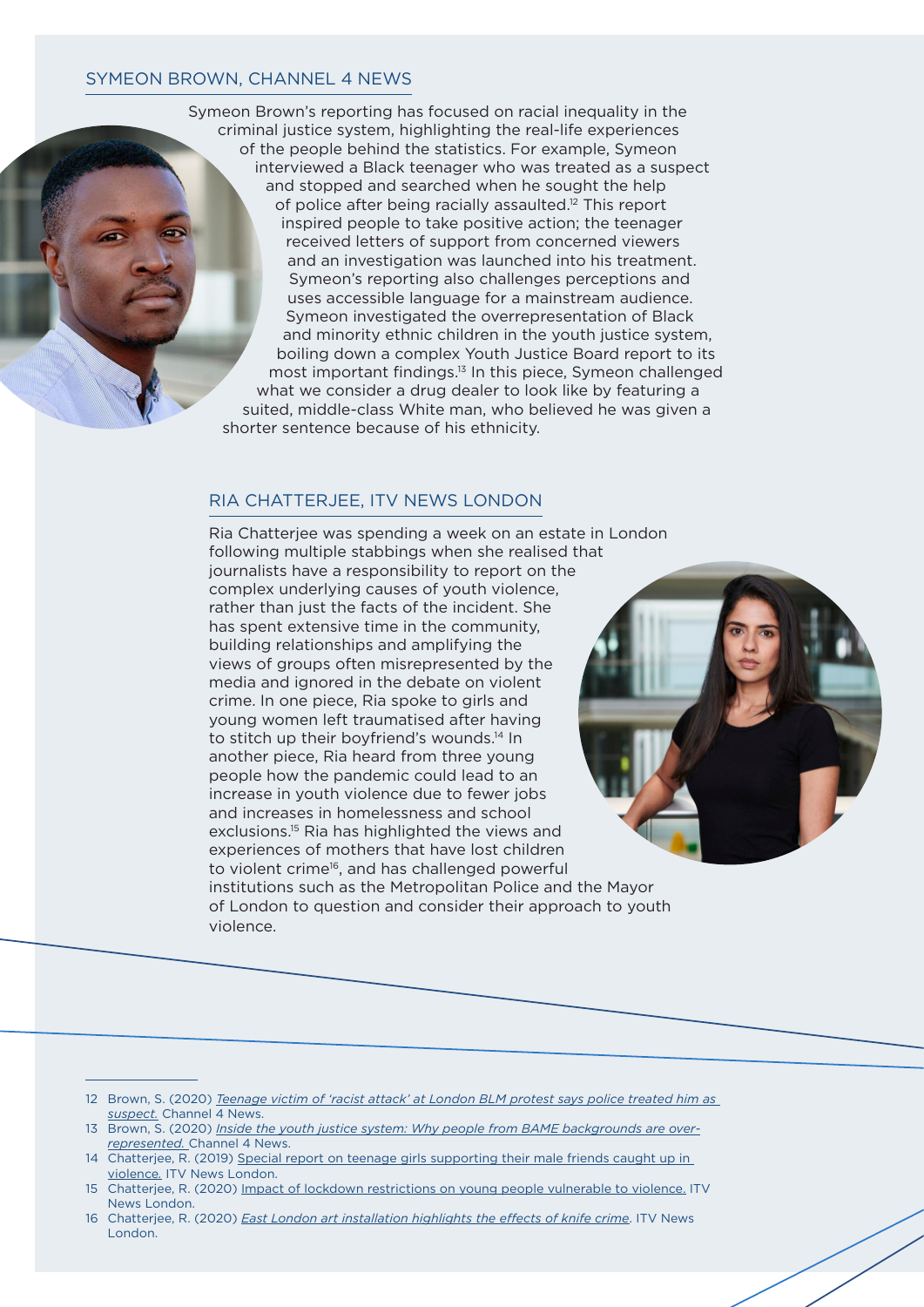#### THE PUNCH, BBC RADIO 4

The Punch, a five-part radio documentary produced by Just Radio, explores forgiveness and the impact of restorative justice. In 2011, teenager Jacob Dunne killed trainee paramedic James Hodgkinson with a single punch and was convicted of manslaughter. James' parents had many unanswered questions and invited Jacob to participate in restorative justice after his release. The story was told first-hand, using an open and honest conversation between Jacob and James' parents as the narrative backbone. This gave the series tremendous emotional power, and experts provided further detail on the process of restorative justice. The documentary challenged public perceptions about people with convictions by focusing on Jacob's role as a father, his struggle to find employment despite his first-class degree, and his work towards becoming a probation officer. The Punch had a powerful and farreaching impact, with many positive reviews in national newspapers and magazines and school teachers using the series in assemblies.

#### ADELE ROBINSON, SKY NEWS

Adele Robinson's documentary Inside the Circle focused on Circles of Support and Accountability; groups of volunteers that support people who have caused sexual harm, helping them reintegrate into the community to prevent reoffending.17 The documentary challenged many of the stereotypical attitudes towards people who have caused sexual harm and highlighted the marginalisation and stigmatisation they often face. The team took extreme care to prevent distress to survivors and to protect the individuals being supported by a Circle from threats of harm. Planning the documentary took over a year, with the Sky News team working with Circles UK and Circles providers to ensure it was well-designed, fully-researched and executed to a high standard. Support was provided to everyone involved, both during and after the filming process. Those involved reported that they found the experience positive and that Adele was considerate, sensitive and made them feel safe. The documentary powerfully questioned the belief that people who have caused sexual harm can never be rehabilitated.



#### DAVID COHEN, LONDON EVENING STANDARD



<sup>17</sup> Robinson, A. (2019) *[Special Report: Inside the 'Circle'.](https://www.youtube.com/watch?v=r8Hdcz_fXQk)* Sky News.

- 18 Cohen, D. (2018) *[Violent London: Special Evening Standard investigation into bloodshed on the capital's streets.](https://www.standard.co.uk/news/crime/violent-london-my-uncle-was-gunned-down-when-i-was-4-so-i-grew-up-the-little-big-man-a3889036.html)* London Evening **Standard.**
- 19 Cohen, D. (2020) *[In black and white: The stark racial divide in how Londoners view policing in the capital.](https://www.standard.co.uk/news/uk/policing-great-race-divide-brixton-investigation-a4509221.html)* London Evening Standard.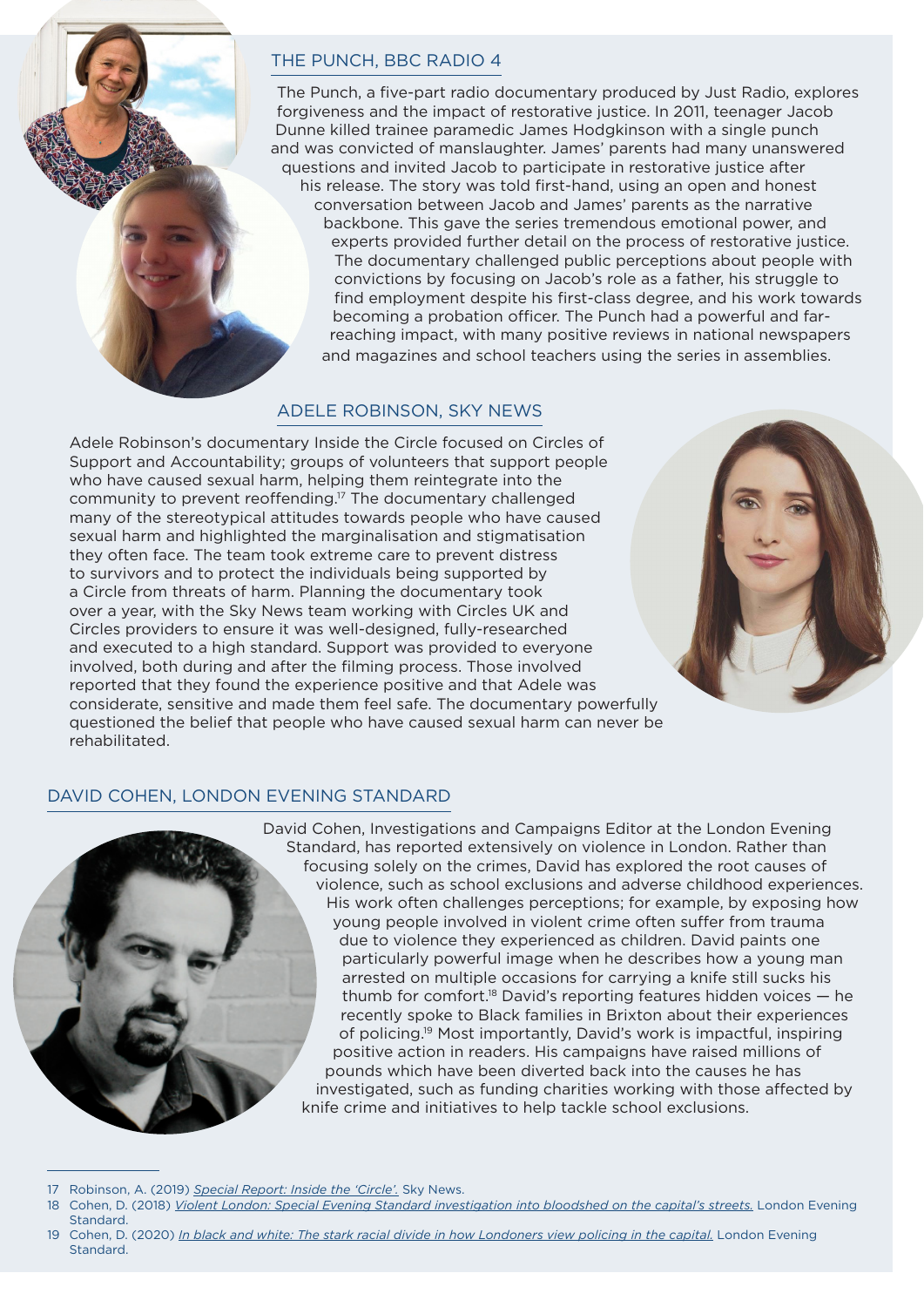# **What is preventing good criminal justice reporting?**

Sensitive and constructive reporting of criminal justice can improve public understanding, challenge misperceptions and inspire people to take positive action. But what are some of the harmful practices of journalists, and what impact do they have?

To answer these questions, we held a series of interviews with criminal justice experts and academics. We also launched a small-scale survey, asking charities what they thought about how criminal justice is reported, what challenges they have faced when dealing with journalists, and what advice they would give to journalists for more sensitive and constructive reporting.

#### NEGATIVITY BIAS

Respondents told us that journalists too often focus on the problem of crime rather than solutions, which impacts public perception of crime and subsequently the government agenda.

'You see crime and violence in the media repeatedly, and it becomes normalised, and you begin to think it's more common than it is. This is availability theory — the more often you see something, the more common you perceive it to be.'

Jodie Jackson, Author of You Are What You Read.

'We hear about people that have been released early who go on to commit horrendous crimes, but we don't hear about those who have reformed and gone on to succeed. We only receive the negative side of the story, and this affects public perception and the government agenda.' Professor Denise Baden, University of Southampton.

The latest data indicates that people are increasingly avoiding the news. A report by Reuters found that 35 percent of Britons actively avoid the news, an 11 percent rise on the year before.<sup>20</sup> The main reason people gave for avoiding the news was that it has a negative effect on their mood (58%). This tendency for reporters to focus on the negatives can lead to feelings of apathy and fatalism. Research by Baden, McIntyre and Homberg found that 'catastrophically framed' stories reduce intentions in readers to take positive action to address issues.<sup>21</sup> Notably, respondents in this research still viewed 'solution-framed' stories as legitimate journalism. There is also a business case for solutions-focused journalism, with respondents stating a preference for solutions-focused stories, countering the famous journalistic maxim that 'if it bleeds, it leads.'

In solutions-focused journalism, sometimes called constructive journalism, reporters focus on rigorously investigating and reporting on the solutions to key problems within our society, rather than merely focusing on the problem. The Guardian<sup>22</sup>, the BBC<sup>23</sup> and The New York Times<sup>24</sup> have all launched constructive journalism projects in recent years.

- 23 BBC. (2016) *[Why we need Solutions-Focused Journalism.](https://www.bbc.co.uk/blogs/academy/entries/be8991c7-c1c7-42e6-a371-f40278838fa2)*
- 24 See The New York Times' Fixes section, available at: www.nytimes.com/column/fixes.

35% of Britons actively avoid the news, mainly due to the negative effect it has on their mood.

<sup>20</sup> Reuters Institute. (2019) *[Digital News Report 2019.](https://www.digitalnewsreport.org/survey/2019/)* 

<sup>21</sup> Baden, D., Homberg, F. and McIntyre, K. (2019) *[The Impact of Constructive News on Affective](https://www.tandfonline.com/doi/pdf/10.1080/1461670X.2018.1545599?casa_token=8a6P_6zf3bwAAAAA%3Avm3CO_CI_H7NcZts_PXKbbNQilxYi7CECJ4I12pCSs8ulDkKUswV26q2spL3mWTbCGC4VMYhIB0&)  [and Behavioural Responses.](https://www.tandfonline.com/doi/pdf/10.1080/1461670X.2018.1545599?casa_token=8a6P_6zf3bwAAAAA%3Avm3CO_CI_H7NcZts_PXKbbNQilxYi7CECJ4I12pCSs8ulDkKUswV26q2spL3mWTbCGC4VMYhIB0&)* Journalism Studies.

<sup>22</sup> See the Guardian's The Upside, available at: www.theguardian.com/world/series/the-upside.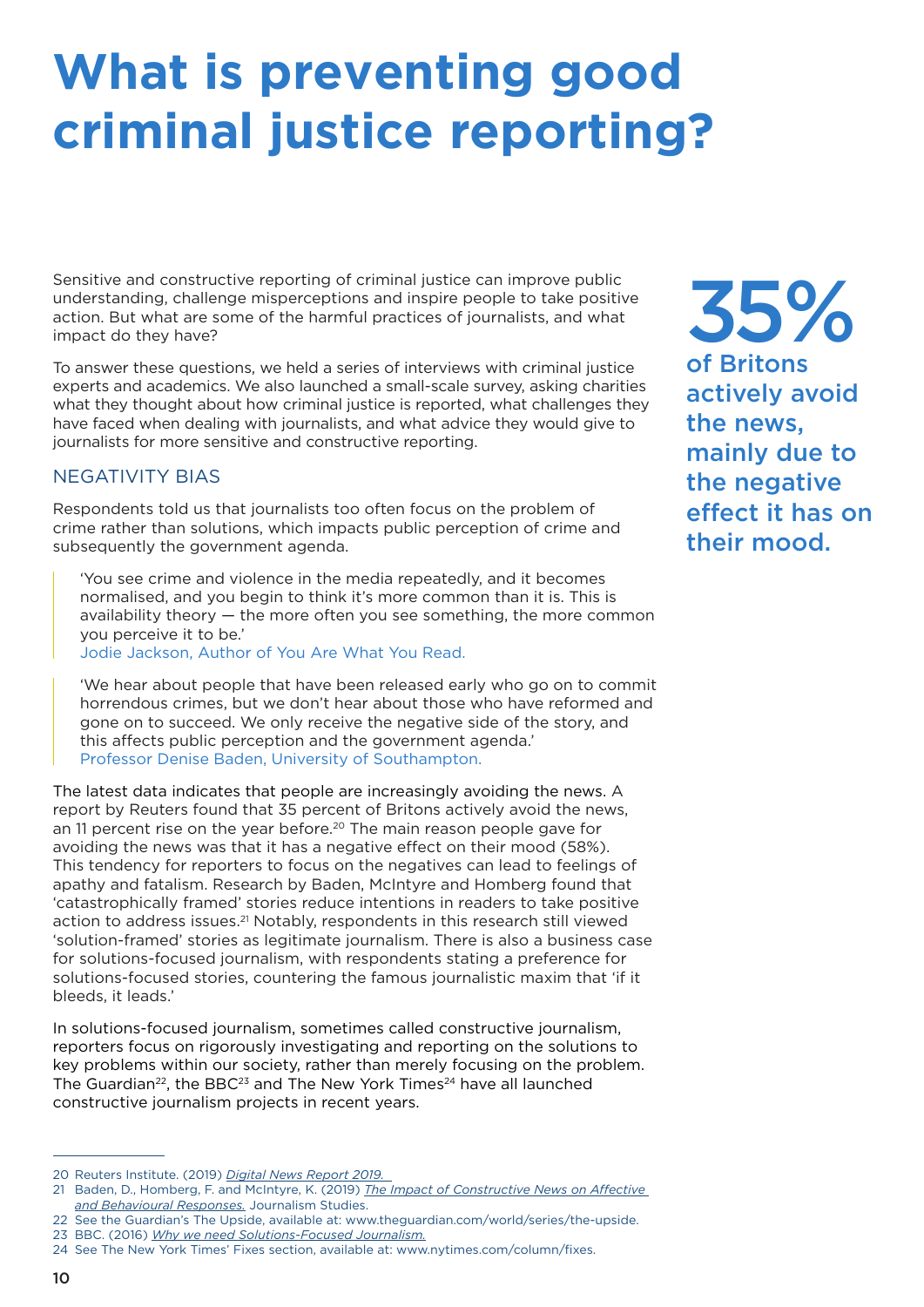### Charities themselves have a responsibility to communicate about criminal justice in an effective and constructive way.

Suggestion: Journalists should endeavour to focus on investigating solutions rather than just the problem. News organisations should consider launching solutions-focused initiatives, similar to the Guardian's The Upside or The New York Times' Fixes section, investigating the effectiveness of different solutions to crime and reoffending.

Good practice: Danny Shaw investigated failing rehabilitative programmes in prisons for Radio 4. As part of this, he highlighted the work of the Corbett Centre, which is showing promising early signs in supporting people who have committed sexual offences to not reoffend.25

However, there was also recognition that charities themselves have a responsibility to communicate about criminal justice in an effective and constructive way.

'We perceive crime in this country to be a matter of individual failing — bad choices are made or bad parenting is at fault — and not due to systemic problems. And fatalism about crime and criminal justice failures is rife, with people believing 'it will always be this way' and that 'there will always be bad apples'. Good communications can circumnavigate these deeplyheld, often unconscious biases.'

Nathalie McDermott, Founder and Chief Executive of OnRoad Media.

Suggestion: Charities should be mindful of their own communications to ensure they highlight what is working within criminal justice as well as what isn't. They should consider how they frame issues to trigger positive attitudes in their audiences, such as that crime has societal causes and the importance of rehabilitation.26

#### FAILING TO PROVIDE CONTEXT AND COVER KEY ISSUES

The experts we spoke to said that journalists often do not have time to properly explore criminal justice issues in depth, focusing more on the symptoms than root causes. This sentiment is supported by research from Reuters, with respondents feeling that the news media do a better job of breaking news than explaining it.<sup>27</sup>

'The media moves at a fast pace, and journalists often don't have the time to report on the underlying causes of social issues. They focus more on the symptoms, the breaking news that bubbles at the surface.' Jodie Jackson.

**Catastrophically** framed stories reduce intentions to take positive action to address issues.

<sup>25</sup> File on 4. (2019) *[Can sex offenders and violent criminals be rehabilitated in prison?](https://www.bbc.co.uk/sounds/play/m000937z)* BBC Radio 4.

<sup>26</sup> Charities can find out more about reframing here: [www.transformjustice.org.uk/reframing/](https://www.transformjustice.org.uk/reframing/) 27 Reuters Institute. (2019) *[Digital News Report 2019.](https://www.digitalnewsreport.org/survey/2019/)*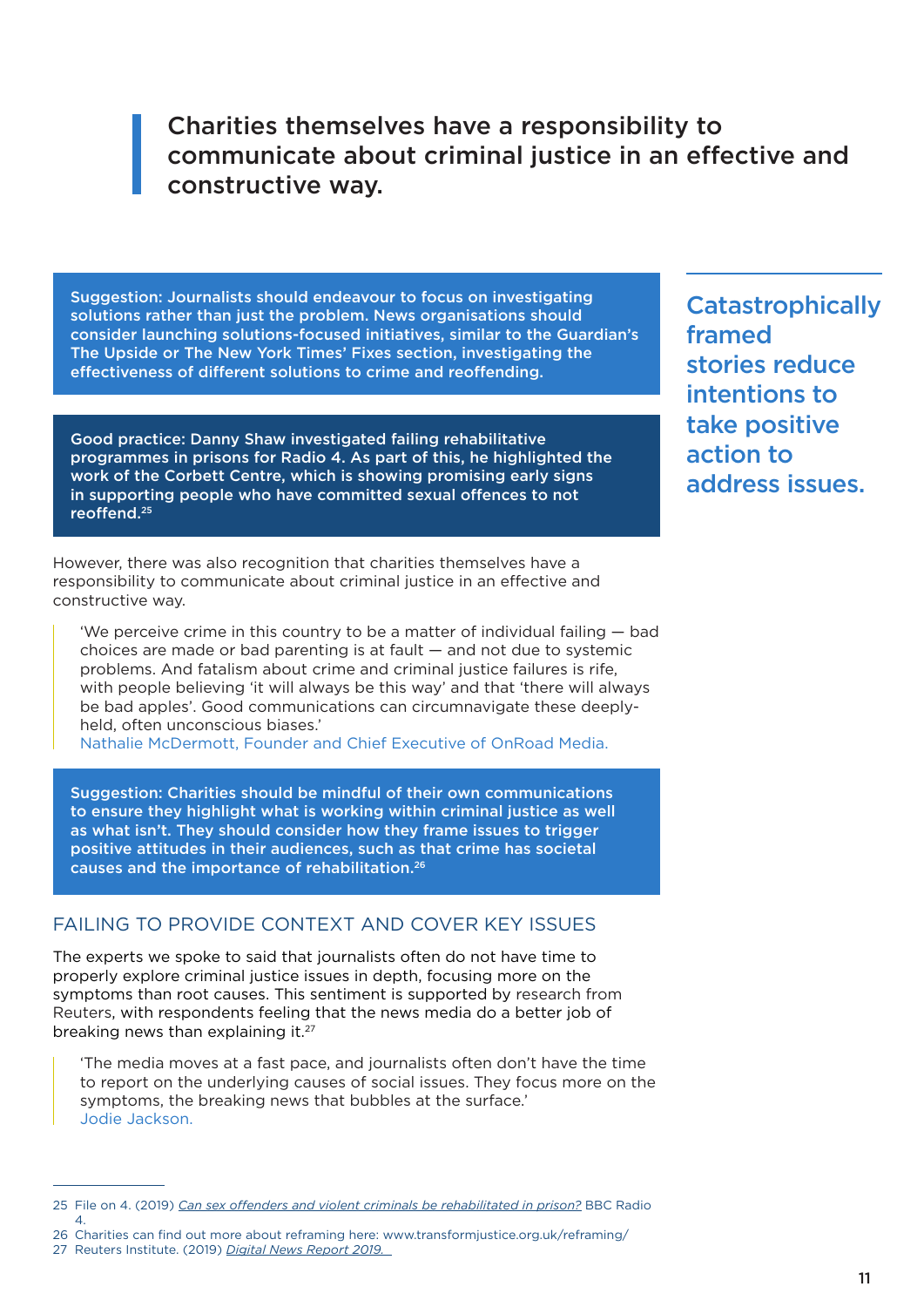'Journalists shouldn't report government policy without analysis. Journalists should tell individual stories but always connect with systemic context.'

A charity supporting women with convictions.

Suggestion: We recognise that journalists are increasingly using case studies in their reporting, but we recommend they position individuals' stories within the wider systems which have helped or hindered them on their journey.

Respondents also felt that reporting doesn't focus enough on the root causes that lead people to commit crimes. However, it was noted that the causes of crime are complex and deep-seated, which can make them difficult to properly explore in one article.

'There isn't enough coverage of why people offend and how they end up in prison. There isn't enough reporting on how certain factors — such as substance misuse, mental illness or being a victim of domestic abuse can cause someone to commit a crime. Many people's stories aren't being heard or represented, and alternative solutions to prison aren't being reported.'

Jude Habib, former journalist and Founder of sounddelivery.

'You often see click bait headlines and articles with little context, with a lack of understanding of the role that gender, trauma, race and culture can play, and what this means for an appropriate response. Context is key and that's often lacking in reporting, but I do appreciate sometimes the context and the stories behind the crime can often cover a lifetime, if not generations.'

Lady Edwina Grosvenor, Founder of One Small Thing.

One freelance journalist felt that the quality of journalism focusing on criminal justice has declined due to the financial pressures on news organisations.

'There has been a downward trajectory in the quality of journalism focusing on justice. Commissioning budgets have been drying up. Sadly the issues don't go away, even if the money has.' Jon Robins, freelance journalist and Founder of the Justice Gap.

And often, the experiences of people in prison are misrepresented.

'Well one of the reasons why I started writing in prison was because I got sick of reading that I was eating luxury five-star food and living in plush accommodation. I began my career in journalism by writing to newspapers pleading for them to tell the truth about how we were living. We suffer from the way the media reports on prison issues. My experience was so different from what the public perceived it to be.'

Erwin James, Guardian columnist and Editor of Inside Time.

Good practice: In the Sunday Times, Shanti Das told the story of Annelise Sanderson, a young woman believed to have taken her own life in prison. The introduction to the article describes Annelise as a child — her love of performing in school plays and how she doted over her neice and nephew — powerfully challenging perceptions of people in prison. Shanti highlighted Annelise's mental health problems and questioned the use of imprisonment for women, referring to statistics on the abuse and mental health problems many women in prison have experienced. The article also positioned Annelise's life in the wider policy context, highlighting the government's plans to build 500 more prison places.<sup>28</sup>

Sensationalist headlines are concerning because the public is increasingly consuming news by scanning dozens of headlines on social media, rarely clicking on links.

<sup>28</sup> Das, S. (2021) *[A teen's death in a jail cell: why was she there at all?](https://www.thetimes.co.uk/article/a-teen-dies-behind-bars-why-was-she-there-in-the-first-place-lbb77jkr7)* The Sunday Times.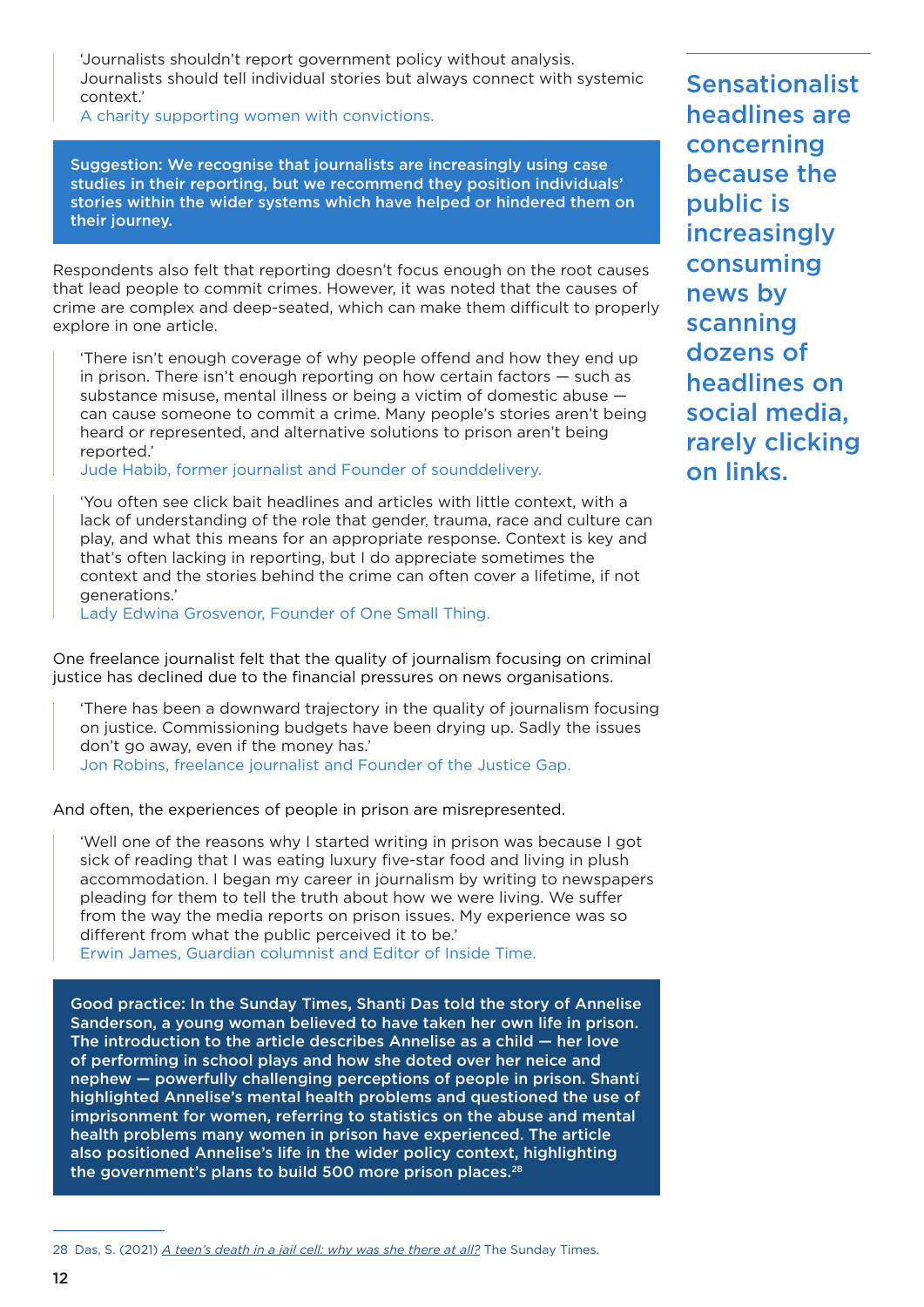#### SENSATIONALIST HEADLINES AND POOR IMAGERY

Respondents also discussed how sensationalist headlines negatively impact public understanding and debate. Publications compete for clicks, and it is understandable that they would want to write punchy headlines which draw in readers. But sensationalist headlines are most concerning because, as evidence suggests, members of the public are increasingly consuming news by scanning dozens of headlines on social media, rarely clicking on links and reading articles to the end.<sup>29</sup> Any nuanced reporting within the article itself will be missed, resulting in a misinformed public.

Poor use of imagery is also harmful. Publications often use images of large knives when reporting on knife crime. One senior police officer has warned this traumatises young people and makes them more likely to carry weapons.<sup>30</sup> Indeed, the London Violence Reduction Unit lists one of its core objectives as 'to discourage the imagery of knives and other shocking newspaper and social media headlines that spread fear rather than understanding about the causes of violence.'31 Another image commonly used when discussing crime or violence is an individual turned away from the camera with their hood up. We were told us this can cause readers and viewers to 'other' people involved in crime.

Suggestion: News organisations should ensure headlines reflect the nuance of articles as much as possible, and they should aim to use imagery of real people rather than images which evoke fear or lead the reader to 'other' certain groups.

#### USE OF STIGMATISING LANGUAGE

The language we use to describe people with a conviction can have a farreaching impact, disrupting them in their journey away from crime. Academics suggest using language which highlights an individual's potential, rather than using a criminal label which cements a criminal identity.<sup>32</sup> Her Majesty's Prison and Probation Service also warns against 'using language and labels that confirm a criminal identity' in official guidance, saying that 'having a criminal record carries a huge stigma and limits opportunities for success and reinforcing this stigma isn't helpful.<sup>'33</sup> Respondents to our survey said:

'Journalists should be mindful of language which labels people as 'criminals' or 'offenders', or 'inmates'. Criminal justice is already an emotionally charged topic which activates people's deeply-held beliefs around punishment and safety. Careless phrasing could really undermine a lot of progressive campaigning through reinforcing punitive reactions in the public and demonising people.'

A charity supporting women in the criminal justice system.

'Stop using buzzwords like 'gang member' to describe someone. Maybe ask the person how they wish to be addressed first.' A charity leader with lived experience of the criminal justice system.

It is important to note that, as one journalist we interviewed pointed out, politicians often use stigmatising language in public addresses and press releases, which can filter through to the media.

*[discovering desistance.](http://eprints.gla.ac.uk/79860/1/79860.pdf)* Institute for Research and Innovation in Social Services.

33 Magistrates Association. (2019) *[HMPPS publishes evidence-based summary on desistance.](https://www.magistrates-association.org.uk/News-and-Comments/hmpps-publishes-evidence-based-summary-on-desistance)*

Her Majesty's Prison and Probation Service warns against 'using language and labels that confirm a criminal identity' in official guidance.

<sup>29</sup> Ofcom. (2019) *[Ofcom's annual report on the BBC.](https://www.ofcom.org.uk/__data/assets/pdf_file/0026/173735/second-bbc-annual-report.pdf)* 

<sup>30</sup> Rodger, J. (2019) *[Pictures of knives online 'are making traumatised teenagers carry them'.](https://www.birminghammail.co.uk/news/midlands-news/pictures-knives-online-are-making-16987401)* 

<sup>31</sup> London Violence Reduction Unit Strategy. (2019) *[London Violence Reduction Unit Strategy.](https://www.london.gov.uk/moderngovmb/documents/s64359/Appendix%201%20-%20VRU%20Strategy.pdf)*

<sup>32</sup> McNeill, F., Farrall, S., Lightowler, C., and Maruna, S. (2012) *[How and why people stop offending:](http://eprints.gla.ac.uk/79860/1/79860.pdf)*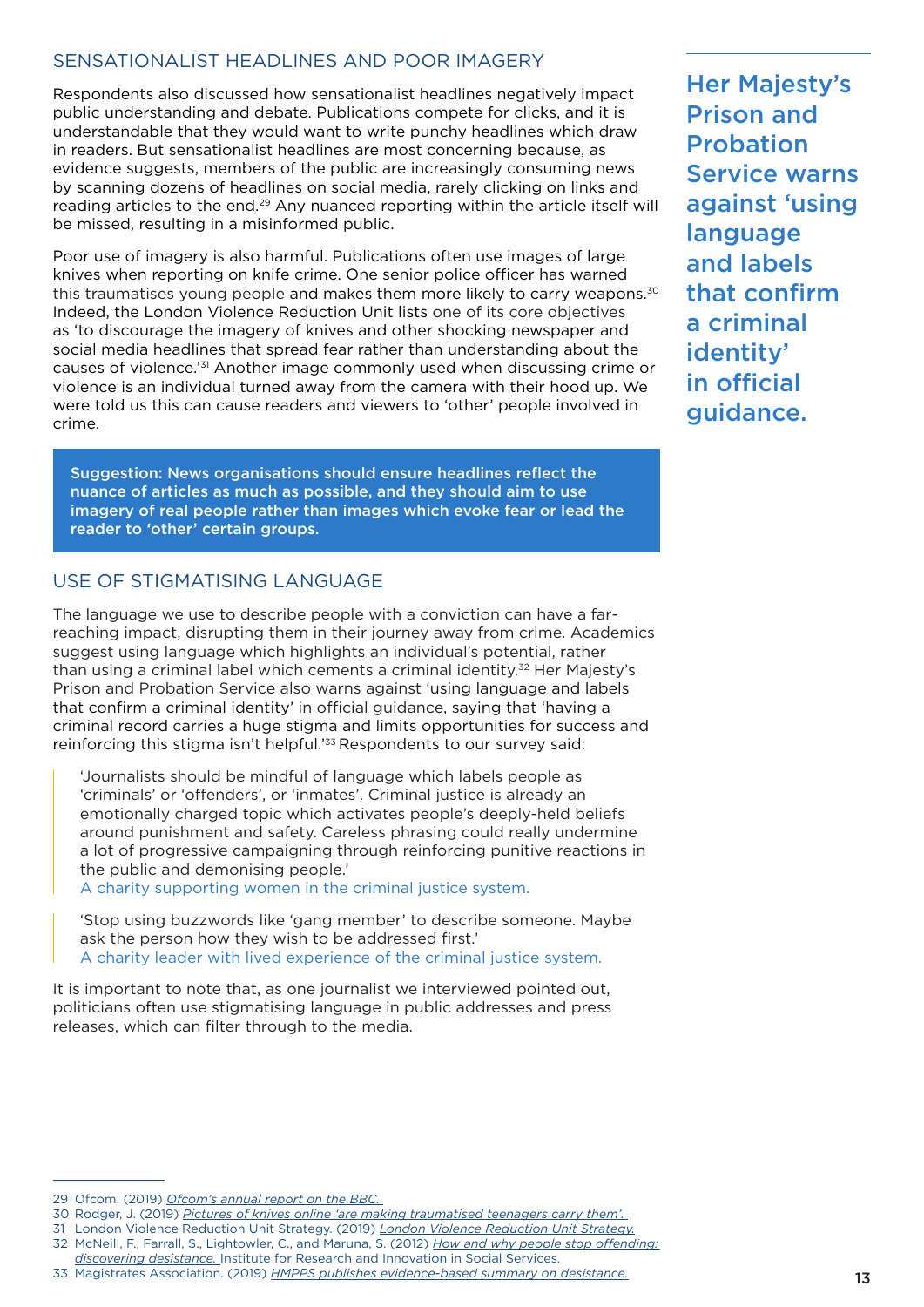Suggestion: Journalists should reflect on their use of language and news organisations should consider updating their style guides for staff. Journalists should only mention an individual's offence when relevant and always openly discuss this with the individual first. Policy makers should also ensure they use language which reflects their commitments to rehabilitation and giving people a second chance.

Good practice: In 2019, Channel 5 covered a report by the Joint Human Rights Committee on the impact of parental imprisonment on children, who are often forgotten in the debate on criminal justice. Presenter Claudia-Liza Armah sensitively interviewed a mother on how her imprisonment had affected her children, avoiding clichés, jargon, negative terminology and sensationalism.34

#### HISTORIC COVERAGE OF CONVICTIONS

One charity highlighted that historic media coverage of convictions can causes problems for individuals as they try to move on with their lives.

'We regularly hear from people on our helpline who have spent convictions – which they don't have to disclose to apply for most jobs –and have lost out on jobs or opportunities because of the 'Google effect'. Sometimes it only takes one Google search for someone to lose their livelihood due to stigma, prejudice and discrimination – whether due to employers finding out about a spent conviction, or reporting that is sensationalised, speculation or plain wrong.' Angela Cairns, CEO of Unlock.

#### TREATMENT OF PEOPLE WITH LIVED EXPERIENCE

Many people with lived experience of the criminal justice system — including people who have committed crimes, victims, and their families — want to share their story, and journalists are often keen to interview such individuals. However, they regularly have negative experiences when dealing with the media.

'I shared my story with a journalist, who then misconstrued the interview and wrote a piece saying that I was known for being violent, that I was shifting from left to right as we were speaking, that they were scared I was going to attack them, that I looked like the kind of guy who could hurt them. We need to draw back this sensationalism. We shouldn't be used to sensationalise a story.'

A charity leader with lived experience.

'It's important that journalists understand beneficiaries might not be ready to speak out about their experiences while going through a crisis. Instead, they could speak to someone who experienced issues in the past, who might be more ready to reflect back.'

A charity supporting women in the criminal justice system.

One restorative justice charity highlighted how it prepares individuals with lived experience, which includes victims of crime, to work with the media.

'Ambassadors have been able to access training on giving interviews, narrative and storytelling, all delivered by M&C Saatchi. We have also run sessions with them about Why me?'s key messages and our experience in how to frame them. It is important to treat each spokesperson as a distinct individual, to ask what they want to get out of the piece, and to help them get their chosen message across.'

Ben Andrew, Campaigns and Communications Manager at Why me?

'I was on Sky News and was given the opportunity to discuss what I think would work rather than discussing my past. This solutionsfocused interview was refreshing and welcome.'

<sup>34</sup> Channel 5 News. (2019) *[Women in Prison England and Wales.](https://twitter.com/5_News/status/1171117704863838208)*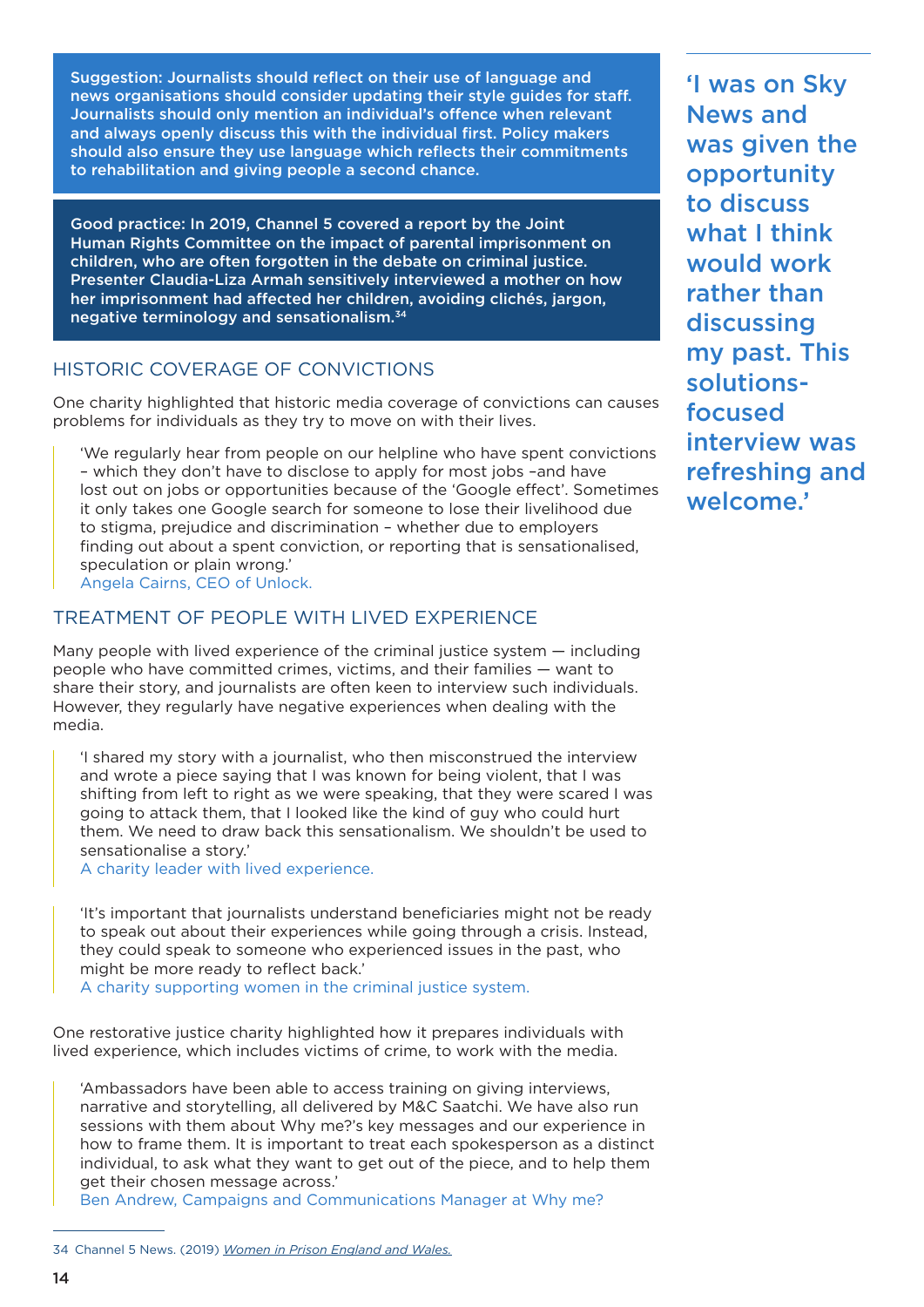#### Suggestion: Charities should provide media training to people with lived experience if they are going to be interviewed by journalists.

One individual with lived experience told us that after being featured in an article, members of the public posted racist and derogatory remarks about him in the comment section. News organisations take different approaches to comment sections, with some not allowing comments at all, some moderating comments before they are published, and others only moderating comments when they are reported by another reader.<sup>35</sup> Unfortunately, in the case of the latter, the damage is often already done.

Suggestion: We recognise that news organisations have comment sections to encourage participation and debate. However, we recommend that publications disable comment sections in articles featuring people with lived experience of the criminal justice system to protect their wellbeing.

One charity leader with lived experience noted that at the start of his journey, mentors did not adequately prepare him for interactions with the media. He explained how he prepares the young people he works with:

'When you tell a young person that a journalist wants to speak to them, they want to do it straight away, because it's exciting. But I'll explain to them first that this coverage could still be available in ten years' time. I wish someone had explained this to me, because my son can Google my name and articles come up, and I have questions to answer. Leaders sometimes need to bite the bullet and consider whether coverage is beneficial for young people, even though it might be beneficial for the organisation's reputation and funding.'

He said that if a young person does decide to go ahead with an interview, the adult supporting them should put an agreement in place with the journalist on what questions can be asked and what issues can be discussed, which the journalist must stick to. He also said that young people should have a chance to review content before it is published:

'You share personal stuff in the intimate conversation with that one journalist. Then it goes through a process, it's churned out into a story and the public domain. The next thing you see is how someone has interpreted your life in the newspaper or on television. There should be a screening process, where the young person can review how they have been represented.'

He added that there should be appropriate aftercare for the individual following the interview and publication.

Suggestion: We understand journalists' concerns that allowing subjects to review stories before publication may lead to bias, but they should consider doing so when they have written or filmed profile pieces on individuals with lived experience of the criminal justice system, who can be more severely impacted by misrepresentation.

When facilitating an interview between a service user and a journalist, charities should have a written agreement in place with the journalist, which can be informal and via email, to avoid any subjects the service user does not want to discuss.

People with lived experience often bring fresh thinking to key challenges within criminal justice. This should be recognised and utilised by journalists.

<sup>35</sup> Society of Editors. (2014) *[Moderation guide](https://www.societyofeditors.org/wp-content/uploads/2018/10/SOE-Moderation-Guide.pdf)*.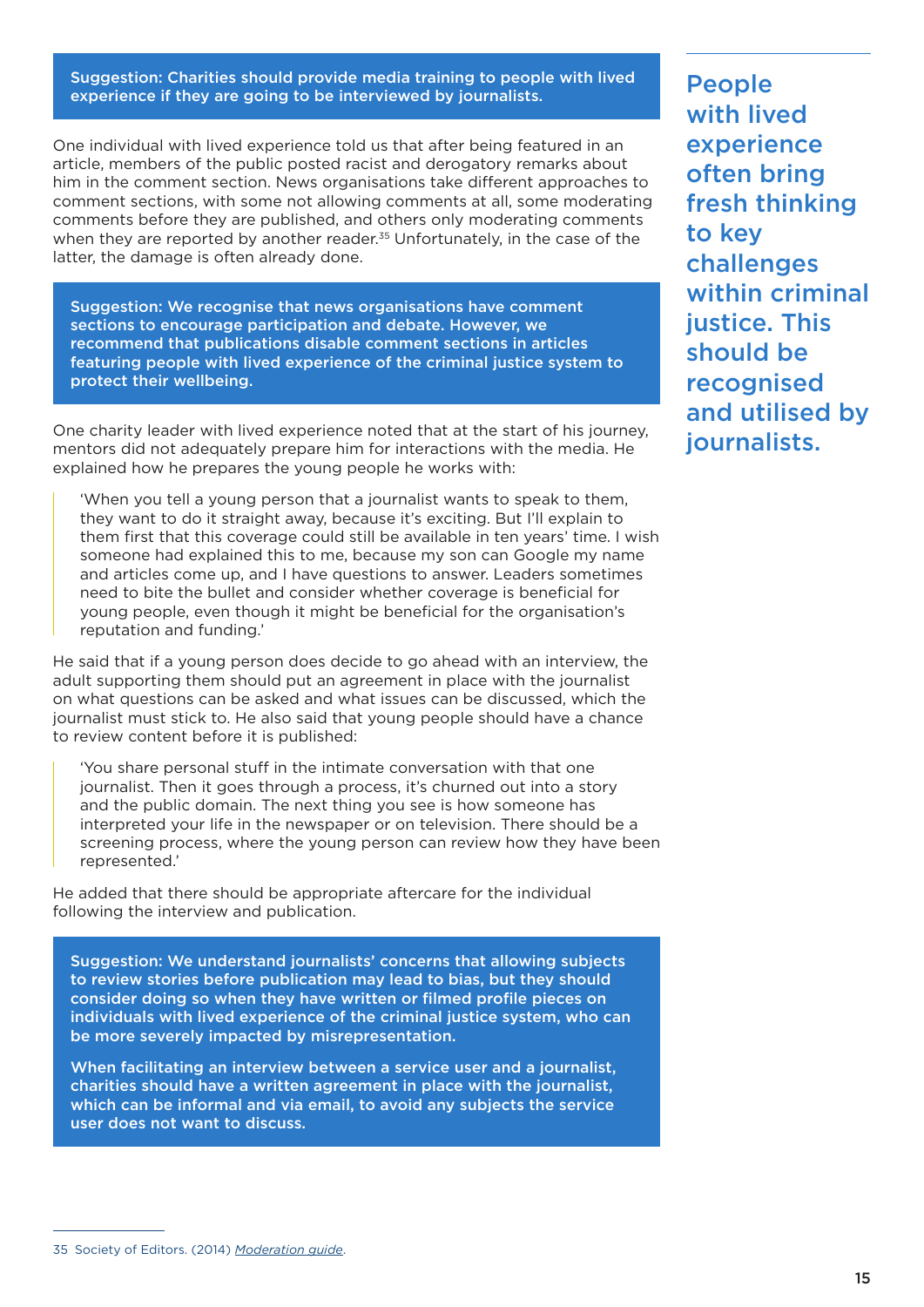There are many people with personal experience of the criminal justice system who go on to work in the criminal justice sector, supporting others and campaigning for change. The CJA's Change from Within report highlighted that people with lived experience often bring fresh thinking to key challenges within criminal justice.<sup>36</sup> This should be recognised and utilised by journalists.

'I was on Sky News and was given the opportunity to discuss what I think would work rather than discussing my past. This solutions-focused interview was refreshing and welcome.' A charity leader with lived experience.

'The journalist highlighted the issue while taking a very person-centred approach, showing the aspirations and assets of a person with lived experience. And the photographer had amazing person skills. Our service user got two of her photos framed from what she calls her 'photoshoot' and gave one as a Christmas present to her partner.' A charity that works to reduce reoffending.

Suggestion: Journalists should ask people with lived experience for their views on what could improve the criminal justice system and highlight their skills, aspirations and potential, rather than simply focusing on their past.

Good practice: In a Guardian piece on the rising levels of homelessness on release from prison, Emily Goddard interviewed two women who had experienced homelessness after serving short sentences. Emily sought the women's views on how people leaving prison can be better supported and highlighted how they have turned their lives around.  $37$ 

#### THE RISE OF DIGITAL MEDIA

But it isn't just national news media that can educate the public and challenge perceptions. There are a number of bloggers, filmmakers, podcasters and small independent magazines exploring the state of the criminal justice system and how we can reduce crime.

'It does allow for more diverse voices to be heard or read, such as police and prison officers, victims, perpetrators, people who have served time and reformed, and family members of prisoners. Often the people who don't end up in the traditional media or who may not be confident enough to speak on the radio.'

Lady Edwina Grosvenor.

'Tortoise and Byline are doing some great work by focusing on the people within the stories. Alternative platforms enable people to have a voice, especially those with lived experience.' Philippa Budgen, media consultant and former BBC journalist.

Good practice: Prison Bag is a blog and podcast series from Josie Bevan, detailing the experiences of her family when husband and father Rob was sent to prison. It explores the experiences of families with emotion and humour. Another example of good practice is the Bird podcast, which provides a platform for people in prison to discuss their lived reality and challenge misperceptions.

<sup>36</sup> Criminal Justice Alliance. (2019) *[Change from Within.](https://www.criminaljusticealliance.org/wp-content/uploads/Change-From-Within-FINAL-online.pdf)*

<sup>37</sup> Goddard, E. (2018) *[The scandal of ex-prisoners released into a new life – on the streets](https://www.theguardian.com/society/2018/nov/28/ex-prisoners-streets-rough-sleeping-short-sentences)*. The Guardian.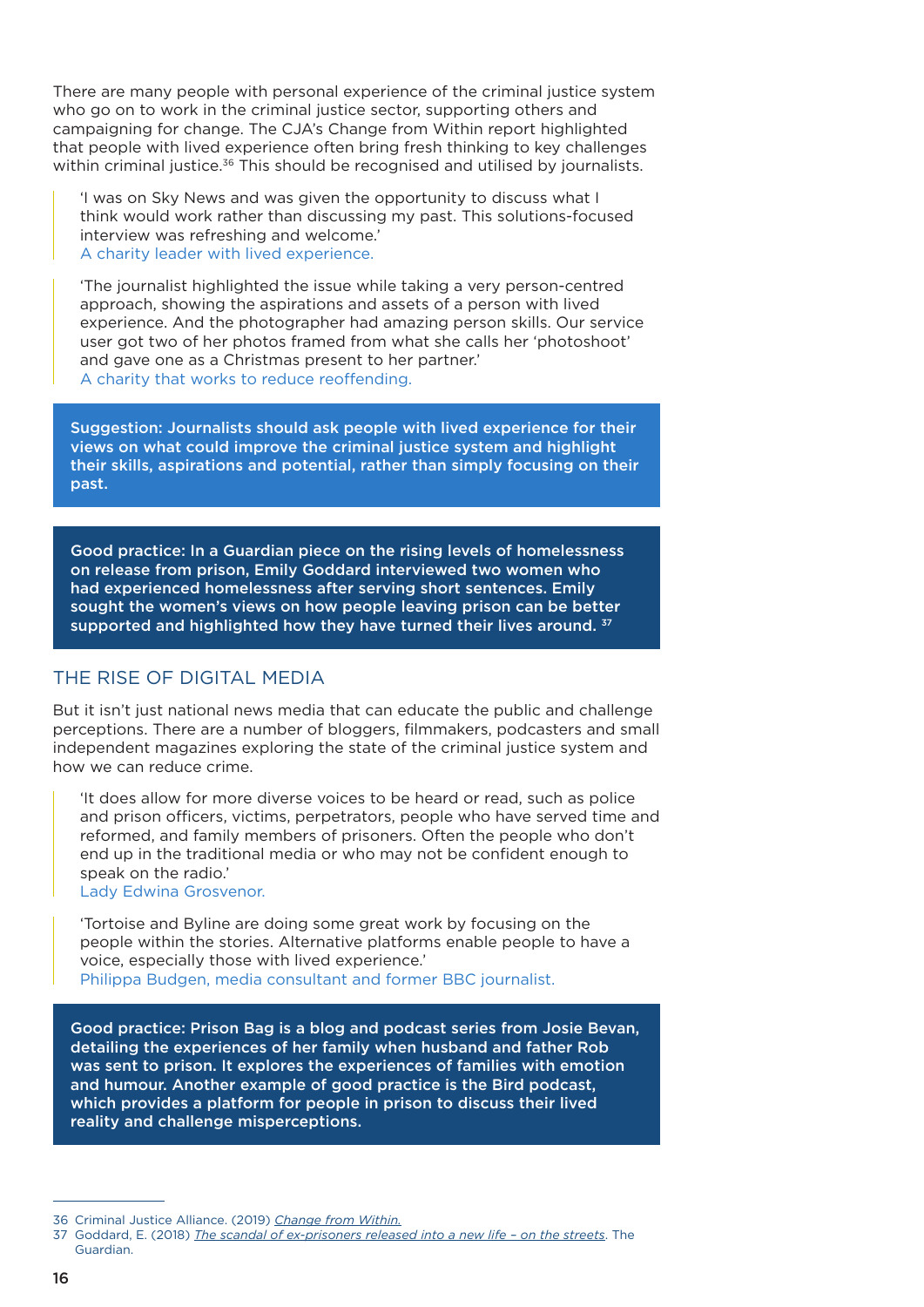# **What do journalists think?**

In producing this report, we were mindful that journalists face a range of challenges and pressures which may limit their ability to report on criminal justice in a sensitive, nuanced and constructive way. We were also keen to gather any good practice or useful tips they might have for their fellow journalists. So we spoke to several newspaper and broadcast journalists to hear about their experiences.

#### PUBLIC PERCEPTION

A broadcast journalist said that one of the greatest difficulties is challenging preconceived ideas in audiences and described how stories which attempt to offer depth and balance on complex issues can often be met by unsympathetic views from the public.

'There seems to be a knee-jerk sense that anyone associated with the criminal justice system is undeserving of support, empathy or understanding. This potentially shows that the system is a construct as well as a body of state agencies. I feel that journalists have a responsibility to scrutinise the former as well as the latter.' Ria Chatterjee, reporter at ITV News London.

Ria gave two examples:

'I did a report on children who haven't been able to see a parent in prison due to lockdown. Some of the people whom I interviewed for this report expressed concerns over children being unfairly demonised and penalised – by the public or state institutions - for a parent's actions. Another example, often lamented by youth workers, is the lack of wider understanding regarding the root causes of serious youth violence. When I report on so-called 'knife crime' stories the feedback on social media can feel unsympathetic and reactionary, even if the reporting attempts to offer depth, balance and a humanising core.'

#### ACCESSING PRISONS, POLICING, AND PEOPLE WITH LIVED EXPERIENCE

One common challenge was building trust with people who work in prisons and policing, as well as people with lived experience.

'It's very hard to get into prisons, and to build trust with people who work in prisons, because prisons are so often depicted negatively in the media. It's incredibly important to speak to people with lived experience, but it can be difficult finding someone to interview. You have to try find the perspectives of people you don't often hear, and you have to get the view of victims.'

Anushka Asthana, Deputy Political Editor at ITV News.

'If you've written a wellresearched, sensitive and powerful piece and the headline or imagery is wrong, the good work is undone.'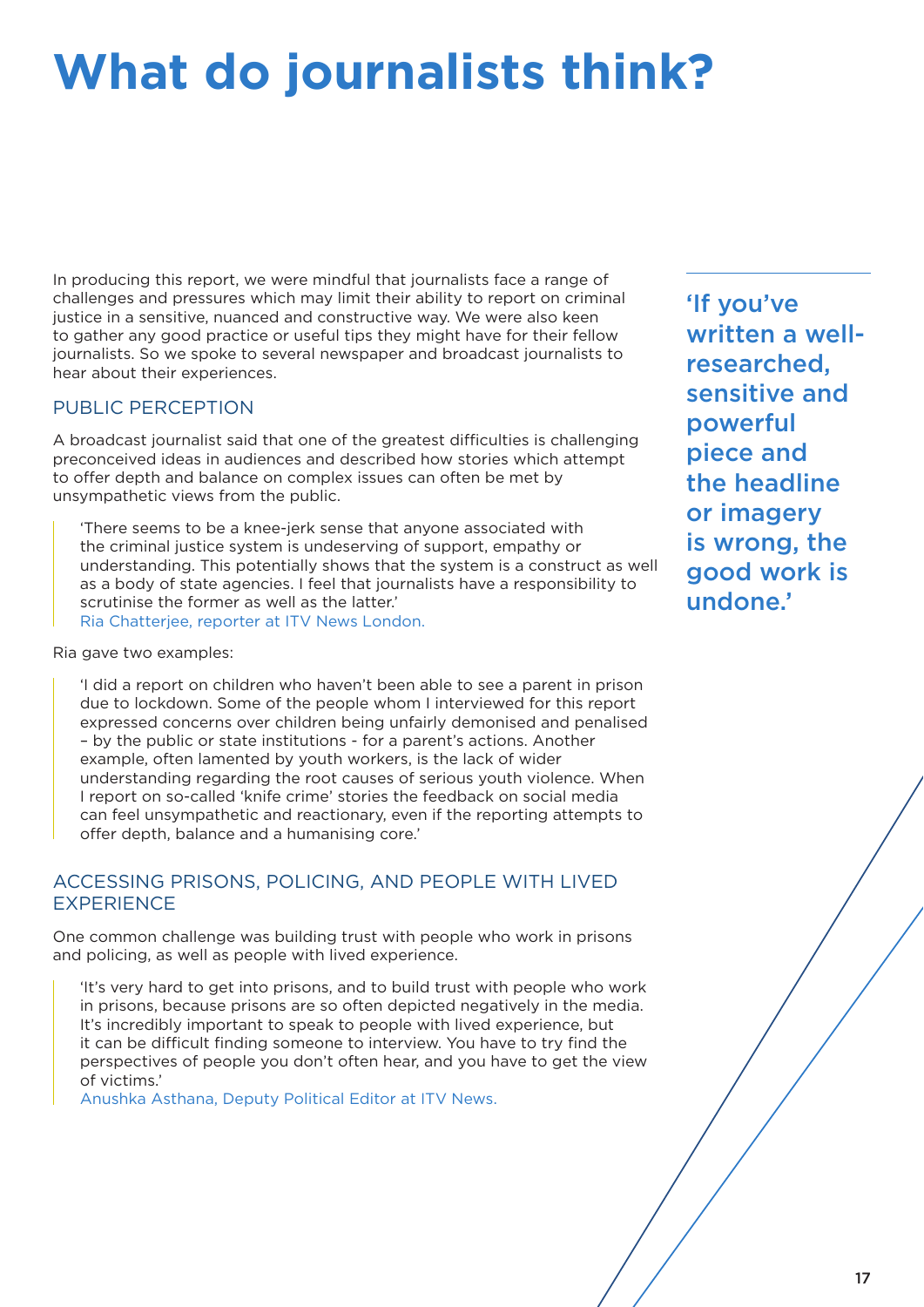'Building enough trust with people in the local community to use their real name and photo in a story can be challenging. If I hadn't been able to use a photograph of some of the young men I've met, I would've had to use a photograph of them from the side or the back, wearing a hoody, which perpetuates the image of the 'other.' It can also be challenging finding someone who exemplifies the problem, and so you have to spend a lot of time with young people on the ground.'

David Cohen, Investigation and Campaigns Editor at the London Evening Standard.

'Getting contacts in policing and prisons can be difficult, because working in those environments is sensitive, involves working on ongoing investigations and crimes, and requires security. It takes a long time to build trust with people in policing and prisons. I suspect that at times it's more difficult to build trust reporting on policing and criminal justice than it is as an education or health journalist, for example.'

Danny Shaw, former Home Affairs Correspondent at the BBC, now Head of Strategy and Insight at Crest Advisory, a criminal justice consultancy.

#### REPORTING ON SOLUTIONS TO CRIME

The journalists discussed the need to focus on solutions as well as the problem.

'You have to ensure your reporting of criminal justice isn't all negative and that you don't fall into the same stereotyping and unconscious biases that society has about criminal justice. However, if charities want journalists to report on the solutions, they have to make sure it's newsworthy. Service providers can sometimes talk about criminal justice in a really jargon-y way. Charities need to think about how they would tell their story in the pub.' Anushka Asthana.

Suggestion: Effective communications can help build movements, influencing the public and forcing governments to act. Funders should recognise that effective communications can affect long-term systemic change and fund communications specialists to help charities shape impactful media campaigns.

One former journalist highlighted the need to scrutinise proposed solutions, assessing their effectiveness and cost.

'News by nature is bleak, because we report on problems and crises and scandals. But we do want to cover the solutions, we want to write about what works. However, you have to be careful you aren't just advertising a successful project. You can write about a successful pilot scheme that has cut knife crime, but as a news journalist, you've always got to ask questions about effectiveness, cost, the motivations of participants and so on.' Danny Shaw.

This echoes what Jodie Jackson says in You Are What You Read, her book on solutions-focused journalism. She writes that in high-quality solutions-focused journalism:

'...solutions are not blindly praised, but are investigated critically to help us make sense of them. We can ask questions like, is it working? How is it being done? What are the limitations? Is it scalable? Can we learn anything from the solutions being implemented? If they are failing, what is the problem?'38

Jodie Jackson.

**Charities** should build relationships with trusted journalists to ensure sensitive and constructive reporting on criminal justice.

<sup>38</sup> Jackson, J. (2019) You Are What You Read. Unbound, London.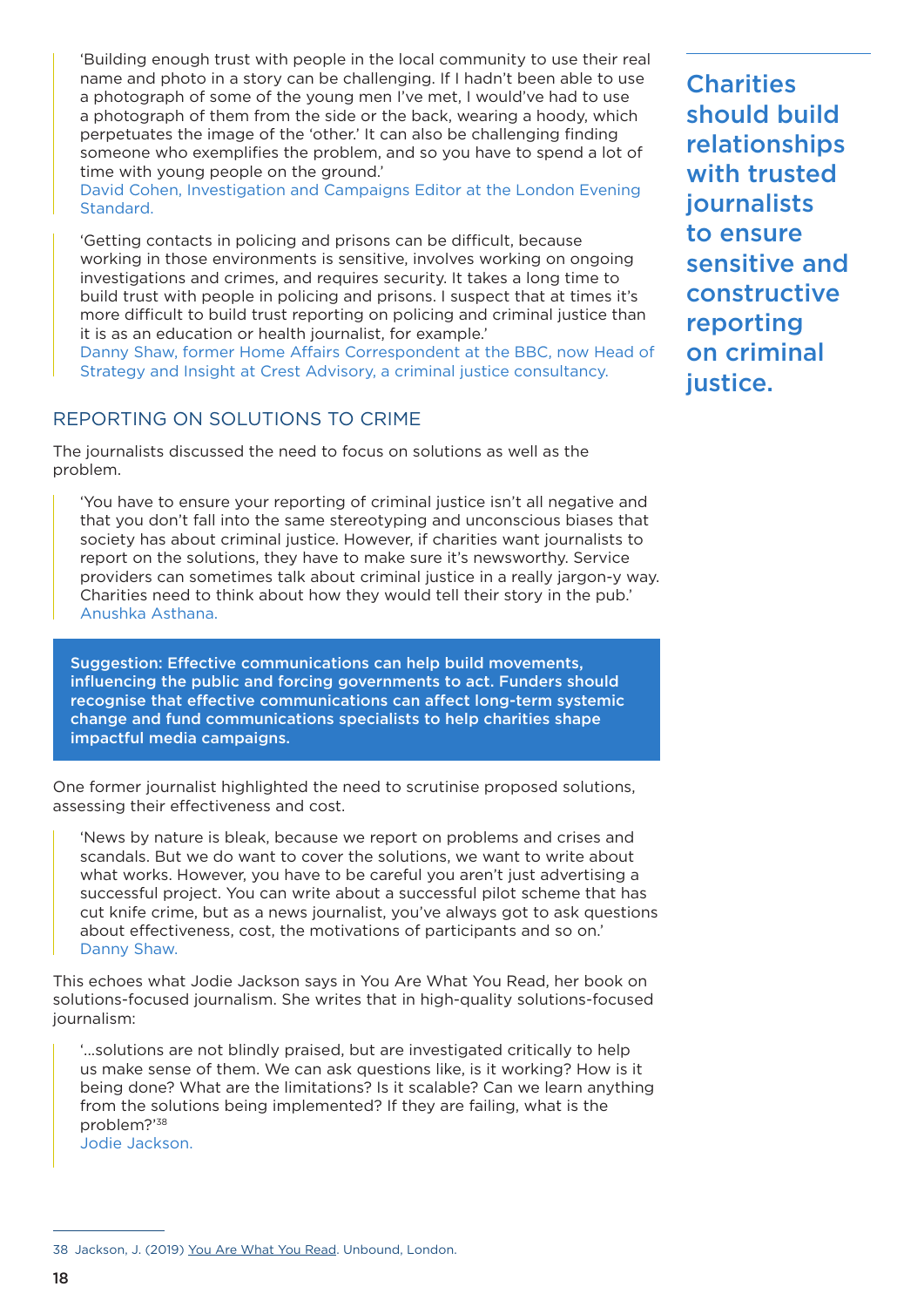David Cohen has led on multiple campaigns on poverty, inequality, exclusion and youth violence. One campaign on violence, Save London Lives, raised £2.1million, which was donated to 16 charities helping young people.39

'It was important for us to realise that violence isn't just a problem for the police and the government. The media also has a responsibility to consider how it portrays and tackles the issue of violence. At the Evening Standard, we don't just look at the solution, we try through our campaigns to be part of the solution. This involved striving to understand the underlying causes of youth violence. For instance, many young people involved in knife crime were the victims of violent crime when they were younger. At age eight, we see them as a victim. At 18, as a perpetrator. We use our reporting to spend a long time with this person and look at the factors that caused this person to change. This in-depth style of reporting is much more holistic and has a much better chance at understanding the problem.' David Cohen.

#### IMAGERY, HEADLINES AND STIGMATISING LANGUAGE

One journalist discussed the problem of stigmatising language.

'I believe that stigmatising language can be extremely damaging to social progress. But, it's a difficult subject area for journalists. Is the word factually accurate? Well then, is there a problem in using it? Could a word or a phrase be misinterpreted by a community of people? Does a word perpetuate systems of disadvantage and oppression? Above all, we strive to be fair and accurate while also asking important editorial questions regarding the impact on peoples' wellbeing and mental health.' Ria Chatterjee.

Another discussed the importance of using suitable imagery.

'Previously, we'd sometimes used images of large knives at the Evening Standard to convey the horror of knife crime. However, for the 2018 Save London Lives campaign, we thought much more carefully about the imagery. Looking back say ten years, I would say I'd made mistakes in how I'd allowed stories to be presented on the page. I take more ownership of the whole package now – the headline, the image that's used. The job doesn't end when we submit our copy. If you've written a well-researched, sensitive and powerful piece and the headline or imagery is wrong, the good work is undone. However, this can be more difficult for junior reporters to have control over.' David Cohen.

#### THE FOCUS ON EXPERIENCES

Journalists told us that there is much more focus on individual experiences now rather than simply reporting on government initiatives.

'News organisations want to build stories around the compelling experiences of individuals. Rather than reporting on a new policy in the prison system, news organisations would increasingly prefer to cover an individual who'd served ten years for armed robbery and had turned his life around and set up a charity to help others.' Danny Shaw.

However, we have heard anecdotal evidence that charities are increasingly declining requests from journalists to speak to service users due to negative experiences they've had in the past. This suggests there is a need to rebuild trust between charities and journalists.

A broadcast journalist said one of the greatest difficulties is challenging preconceived notions in audiences.

<sup>39</sup> Cohen, D. (2019) *[Standard's Save London Lives fund backs 16 youth charities reducing crime](https://www.standard.co.uk/news/london/standard-s-save-london-lives-fund-backs-16-youth-charities-reducing-crime-a4198861.html)* London Evening Standard.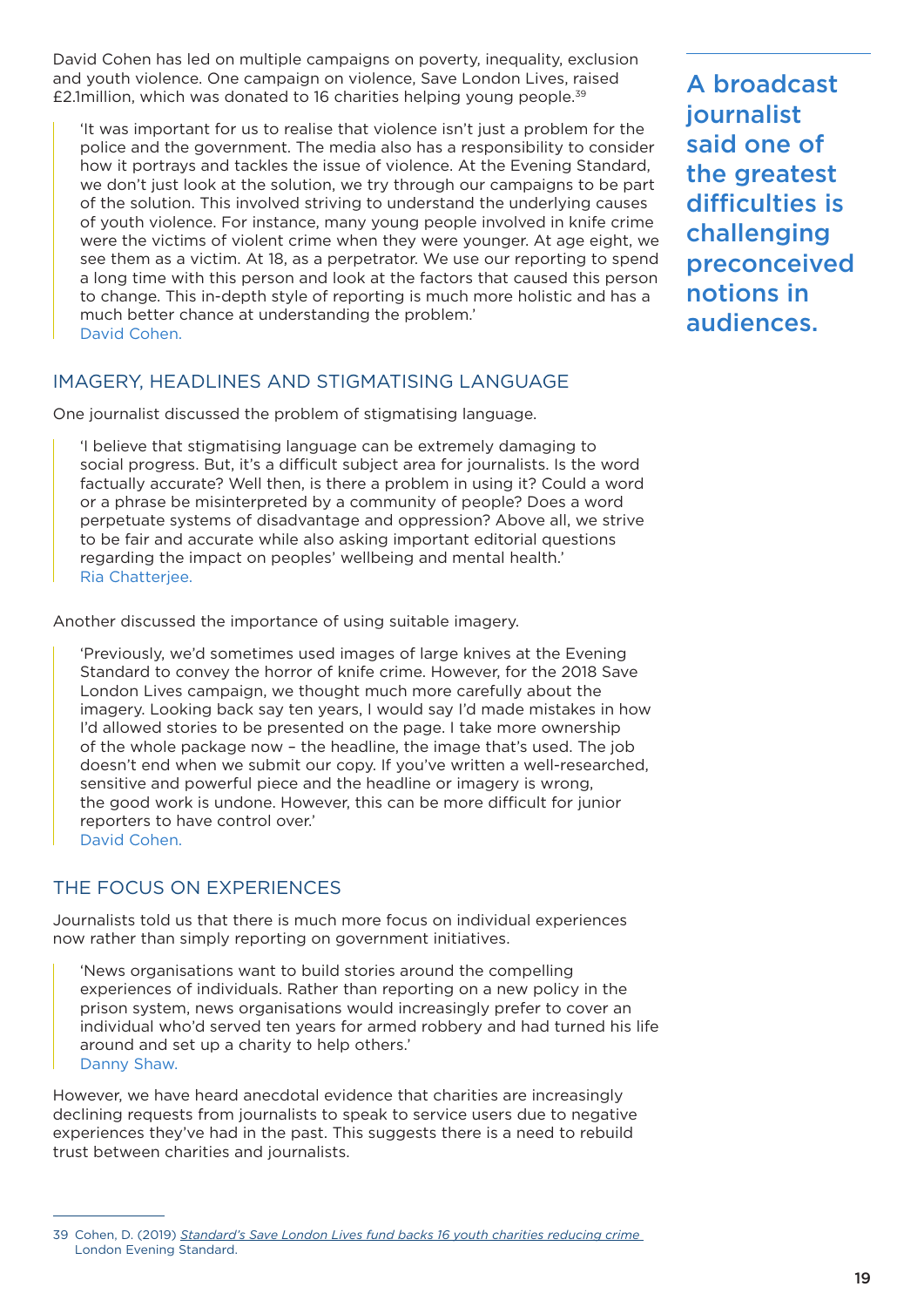One way to ensure sensitive and constructive reporting is to hire journalists who have lived experience of the criminal justice system. Interviewees may be more willing to open up to individuals with similar experiences to themselves, and people with personal experience of the system will bring fresh and unique insight to news organisations.

Suggestion: News organisations should review their recruitment processes to ensure there aren't any barriers to applicants with lived experience of the criminal justice system. News organisations could partner with a charity to provide a journalism training programme or paid internships for individuals with lived experience.

There are a number of charities supporting people with lived experience into careers in journalism and radio. The Prisoners' Education Trust offers a Certificate in Foundation Journalism for people in prison, accredited by the National Council for the Training of Journalists, and the Prison Radio Association enables people with lived experience to produce and present radio programmes. Inside Time also publishes articles and letters from people in prison. News organisations could partner with one of these charities to offer training and internships.

#### INTERVIEWING PEOPLE WITH LIVED EXPERIENCE

Journalists said empathy was key when interviewing people with lived experience.

'Good journalists are empathetic, sensitive and understanding. You need to always put yourself in the interviewee's shoes. It might just be a quote for your piece, but for them, they may be bearing their soul, opening up in a way they haven't before. You've got to think about the impact of putting their name or face in a report, and you do have a responsibility to be clear about this impact.' Danny Shaw.

'I always try to engage with vulnerable interviewees with empathy. Sometimes it's about the small acts of comfort: reminding someone before the camera starts rolling that they can stop at any time and take a break, or – if they look nervous – telling them that I understand, that I get nervous in front of the camera sometimes too. I always check in with contributors or their friends or family following an interview. I feel it's important to remember that interviewees aren't just 'soundbites.' It takes a great deal of courage, strength and vulnerability to share stories of life-changing trauma and I believe it's a journalist's moral imperative to remember this always. Without the people who come forward to speak up, journalists would have no stories.' Ria Chatterjee.

It is important to remember that there are also preconceived ideas about journalists which can make interviewees anxious.

'We know journalists tend to get a bad rep. This can make people feel uncomfortable from the get-go, so I do my best to reassure people that they can share their feelings with me openly; and that I will do my best to honour their story with sensitivity.' Ria Chatterjee.

A broadcast journalist said one of the greatest difficulties is challenging preconceived notions in audiences.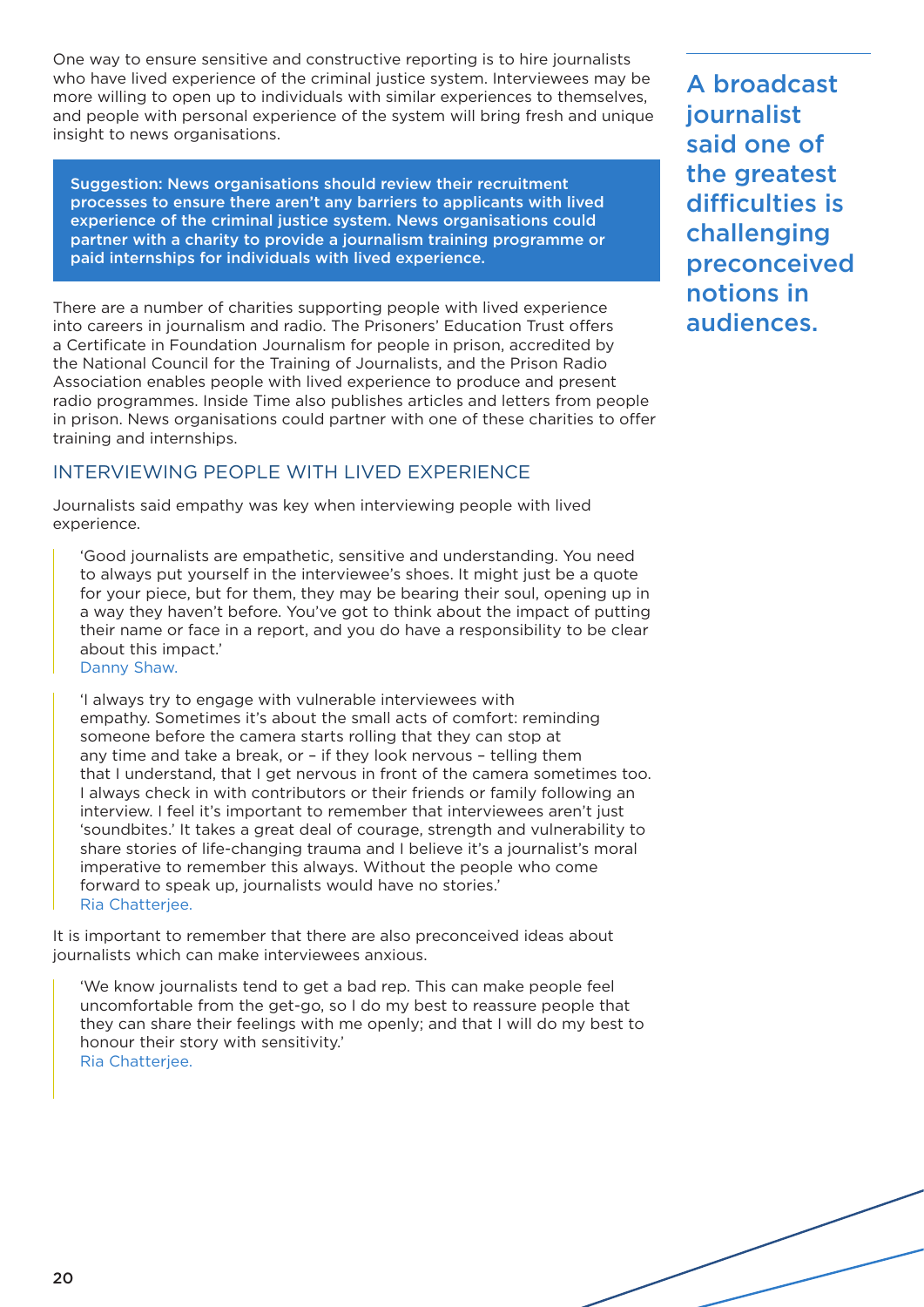Suggestion: Before interviewing someone with lived experience, journalists should explain the impact that being named or shown in a report can have. Aftercare is also important: journalists should check in with contributors.

A charity could produce a document setting out the possible impact of media coverage and listing organisations the individual can contact for support, which journalists could give to interviewees.

#### WHAT CHARITIES CAN DO

The journalists noted charities should build relationships with trusted journalists to ensure sensitive and constructive reporting on criminal justice.

'Charities need to develop relationships with trusted journalists. Sending out a blanket press release isn't a good approach. The best approach is to identify one or two journalists to develop a relationship with. And if a charity is planning a big announcement in two weeks, but an opportunity arises for the story in two days, they need to be swift and flexible.' Danny Shaw.

'I feel that charities are often doing their best to stay afloat with limited funding and resources. So many people within the sector are working flat out to support vulnerable people and it's a vocation that often comes without recognition. Journalists, understandably, are not the priority. I think good communication between charities and journalists is key, because there is a common goal: to shine a spotlight on underreported issues.' Ria Chatterjee.

'The best way to ensure people with lived experience are treated sensitively is for charities to build relationships with individual journalists they can grow to trust. I can absolutely understand why people are wary of a journalist coming along at the last minute and saying we need to talk to someone on this subject. Charities should consider podcasts and other new media as well, because normally it's much more in depth, you've got a twenty-minute piece rather than a two-minute clip, giving you more time to delve into things at a deeper level. It's quid pro quo though — charities need to be ready with case studies, be prepared to use them, and give journalists they trust that little bit extra access.' Anushka Asthana.

Suggestion: Regular events could be organised for journalists and charities to network, build stronger relationships and discuss challenges and opportunities.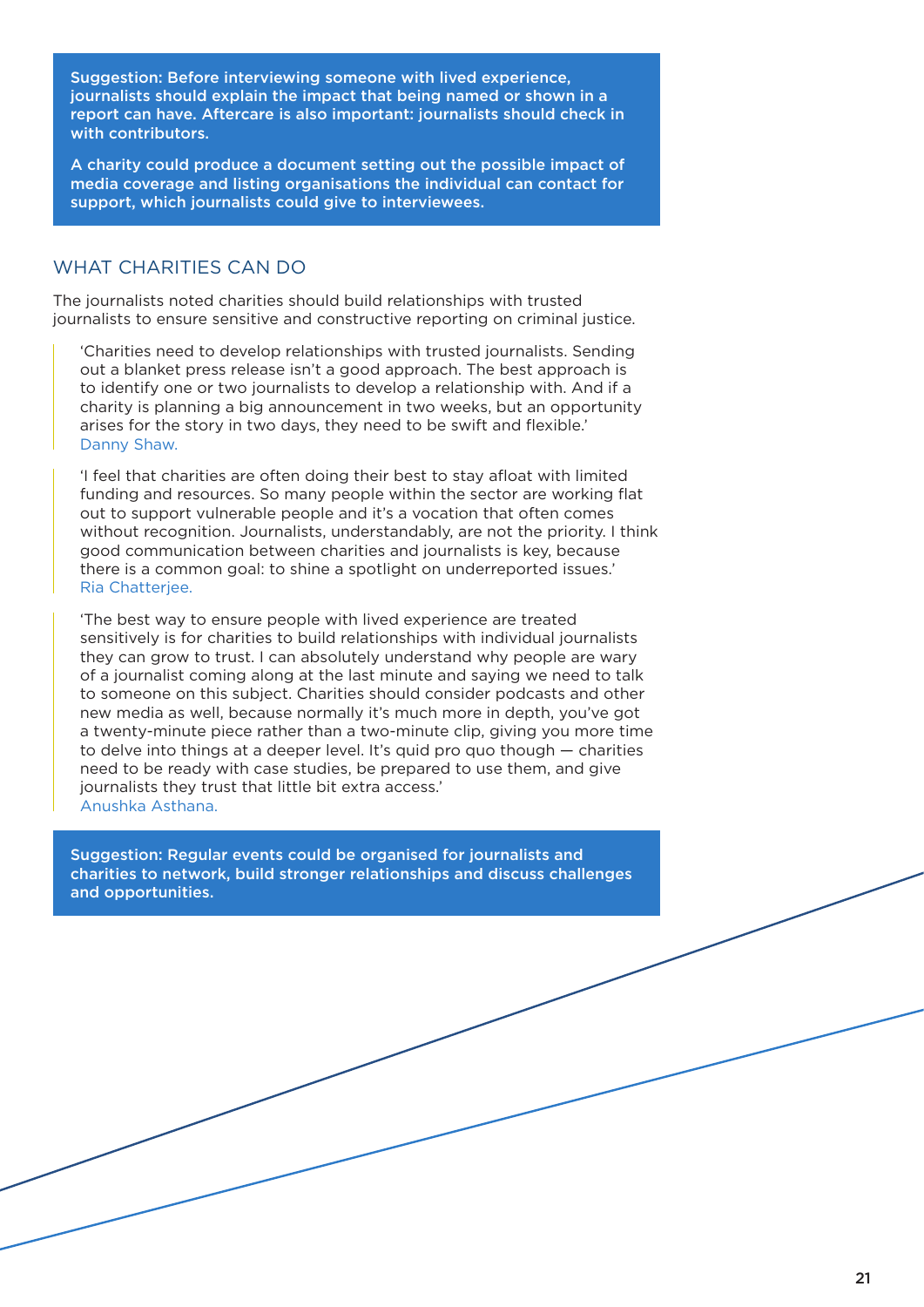### **Suggestions and ideas**



#### JOURNALISTS AND NEWS ORGANISATIONS

News organisations should consider launching solutions-focused initiatives, similar to the Guardian's The Upside or The New York Times' Fixes section, investigating the effectiveness of different solutions to crime and reoffending.

News organisations should ensure headlines reflect the nuance of articles as much as possible, and they should aim to use imagery of real people rather than images which evoke fear, such as pictures of knives, or lead the reader to 'other' certain groups.

Journalists should reflect on their use of language when discussing criminal justice and news organisations should consider updating their style guides for staff.

We recognise that news organisations have comment sections to encourage participation and debate. However, we recommend that publications disable comment sections in articles featuring people with lived experience of the criminal justice system to protect their wellbeing.

News organisations should review their recruitment processes to ensure there aren't any barriers to applicants with lived experience of the criminal justice system. News organisations could partner with a charity to provide a journalism training programme or paid internship for individuals with lived experience.

Journalists should endeavour to focus on investigating solutions rather than just the problem.

We recognise that journalists are increasingly using case studies in their reporting, but we recommend they position individuals' stories within the wider systems which have helped or hindered them on their journey.

Journalists should only mention an individual's offence when relevant and always openly discuss this with the individual first.

We understand journalists' concerns that allowing subjects to review stories before publication may lead to bias, but they should consider doing so when they have written or filmed profile pieces on individuals with lived experience of the criminal justice system, who can be more severely impacted by misrepresentation.

Journalists should ask people with lived experience for their views on what could improve the criminal justice system. Journalists should highlight the skills, aspirations and potential of people with convictions, rather than simply focusing on their past.

Before interviewing someone with lived experience, journalists should explain the impact that being named or shown in a report can have. Aftercare is also important: journalists should always check in with contributors after an interview.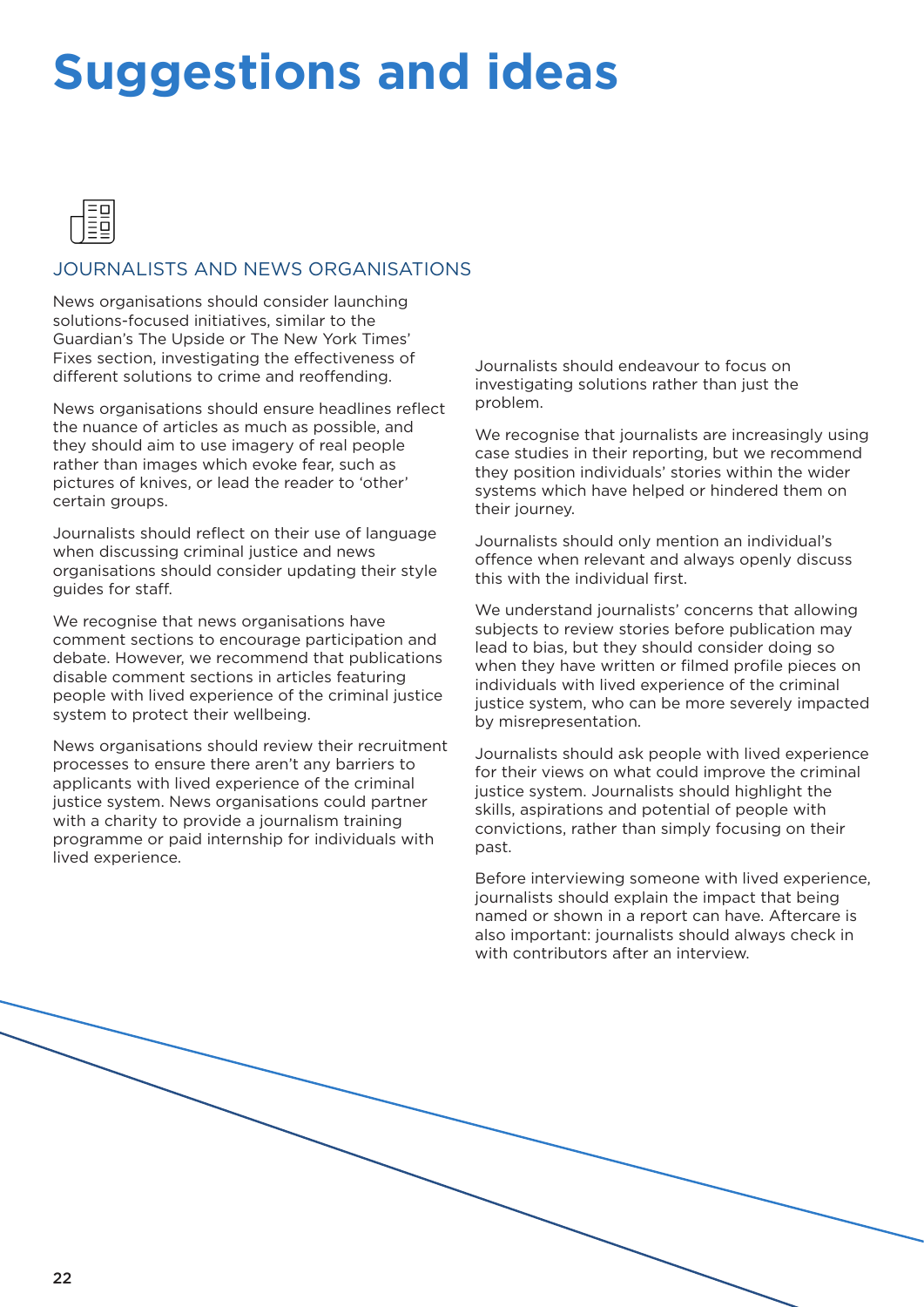

#### POLICY MAKERS

Policy makers should use language which reflects their commitments to rehabilitation and giving people a second chance and avoid using language which cements a criminal identity. The government and other state bodies should provide regular training to all staff on communicating about justice and implement clear accountability mechanisms.



#### CHARITIES & FUNDERS

A criminal justice media advisory service should be established to provide advice and guidance to journalists as well as television and film producers and writers on portraying criminal justice issues accurately and humanely.

Regular events could be organised for journalists and charities to network, build stronger relationships and discuss challenges and opportunities.

Charities should be mindful of their own communications to ensure they highlight what is working within criminal justice as well as what isn't. They should consider how they frame issues to trigger positive attitudes in their audiences, such as that crime has societal causes and the importance of rehabilitation.

Charities should consider the longer-term impact on people with lived experience before they are put forward for interviews, and the risks should be properly explained to them. Charities must invest in media training to ensure people with lived experience are prepared, and they should be supported by the charity before, during and after interacting with the media.

A charity could produce a document setting out the possible impact of media coverage and listing organisations the individual can contact for support, which journalists could give to interviewees.

When facilitating an interview between a person with lived experience and a journalist, charities should have a written agreement in place with the journalist, which could be informal and via email, to avoid any subjects the individual does not want to discuss.

Effective comms can help build movements, influencing the public and forcing governments to act. Funders should recognise that effective comms can create long-term systemic change and fund comms specialists to help charities shape impactful media campaigns.